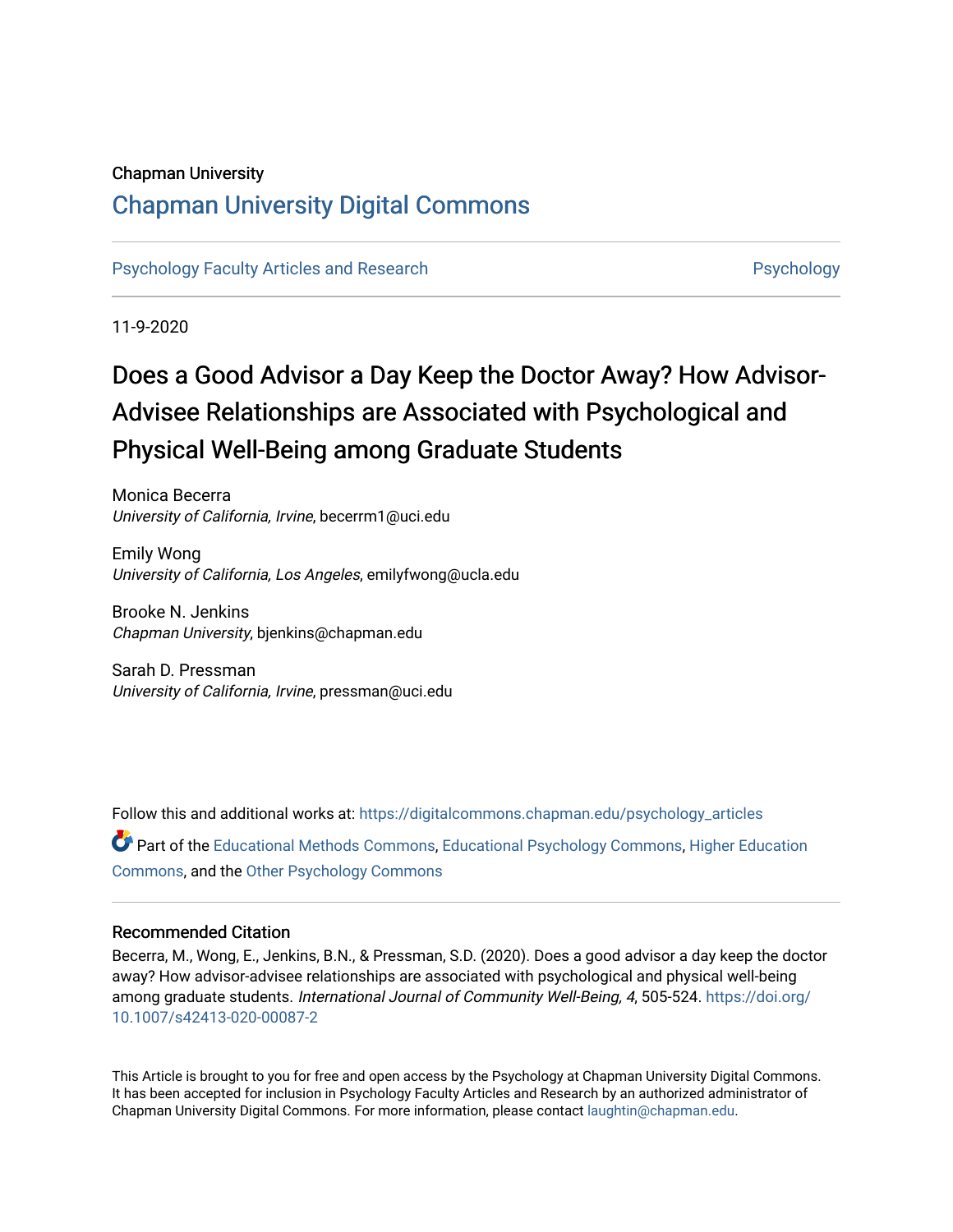# Does a Good Advisor a Day Keep the Doctor Away? How Advisor-Advisee Relationships are Associated with Psychological and Physical Well-Being among Graduate Students

# **Comments**

This is a pre-copy-editing, author-produced PDF of an article accepted for publication in International Journal of Community Well-Being, volume 4, in 2020 following peer review. The final publication may differ and is available at Springer via [https://doi.org/10.1007/s42413-020-00087-2.](https://doi.org/10.1007/s42413-020-00087-2)

[A free-to-read copy of the final published article is available here.](https://rdcu.be/ccbYm) 

Copyright Springer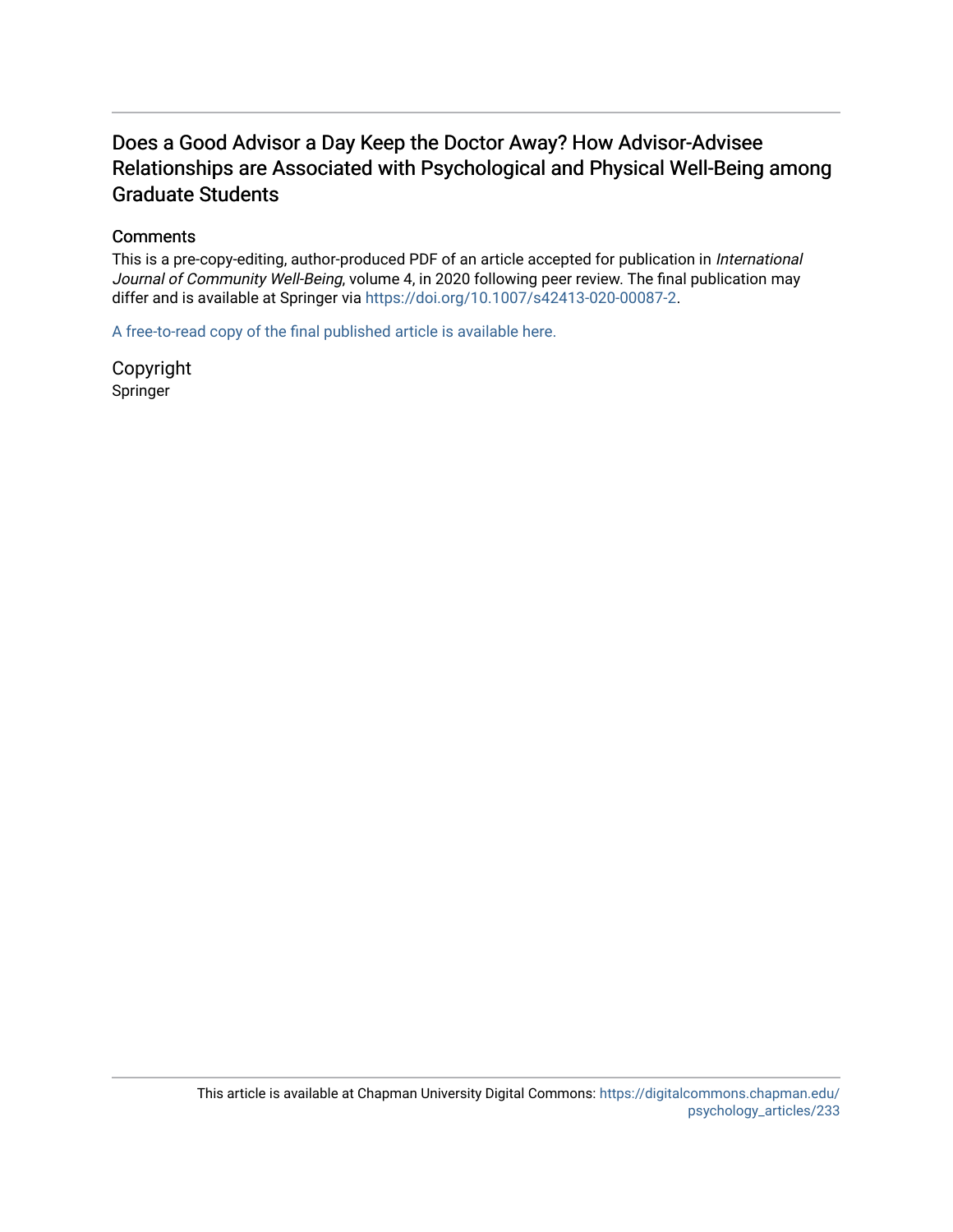# Does a Good Advisor a Day Keep the Doctor Away?

How Advisor-Advisee Relationships are Associated with Psychological and Physical Well-Being among Graduate Students

Monica Becerra <sup>a</sup>, Emily Wong <sup>b</sup>, Brooke N. Jenkins <sup>c</sup>, and Sarah D. Pressman <sup>d</sup>

<sup>a</sup> School of Psychological and Behavioral Sciences, Southern Illinois University Carbondale | Carbondale, Il, USA; <sup>b</sup> Psychology Department University of California Los Angeles | Los Angeles, CA, USA; <sup>c</sup>Crean College of Health and Behavioral Sciences, Chapman University | Orange, CA, USA; <sup>d</sup> Department of

Psychological Science, University of California Irvine | Irvine, CA, USA

**Monica Becerra (**[monica.becerra@siu.edu\)](mailto:monica.becerra@siu.edu) is a doctoral candidate in the Counseling Psychology program at Southern Illinois University Carbondale. She focuses on psychosociocultural strength-based research practices on physical and mental health, multicultural competence, multicultural supervision, and experiences of people of color in higher education. **Emily Wong** [\(emilyfwong@ucla.edu\)](mailto:emilyfwong@ucla.edu) is a doctoral student in the Cognitive Psychology program at the University of California, Los Angeles. She is interested in utilizing statistical and computational methods to model moral judgements and decision processes. Dr. Brooke Jenkins (bjenkins @chapman.edu) is an assistant professor at Chapman University and investigates affect dynamics and health. **Dr. Sarah Pressman** [\(pressman@uci.edu\)](mailto:pressman@uci.edu) is an associate professor at the University of California, Irvine. She specializes in the interactions between stress, positive psychosocial factors, and physical health.

# ORCID iD: 0000-0002-6713-9803

Please email correspondence to: Monica Becerra monica.becerra@siu.edu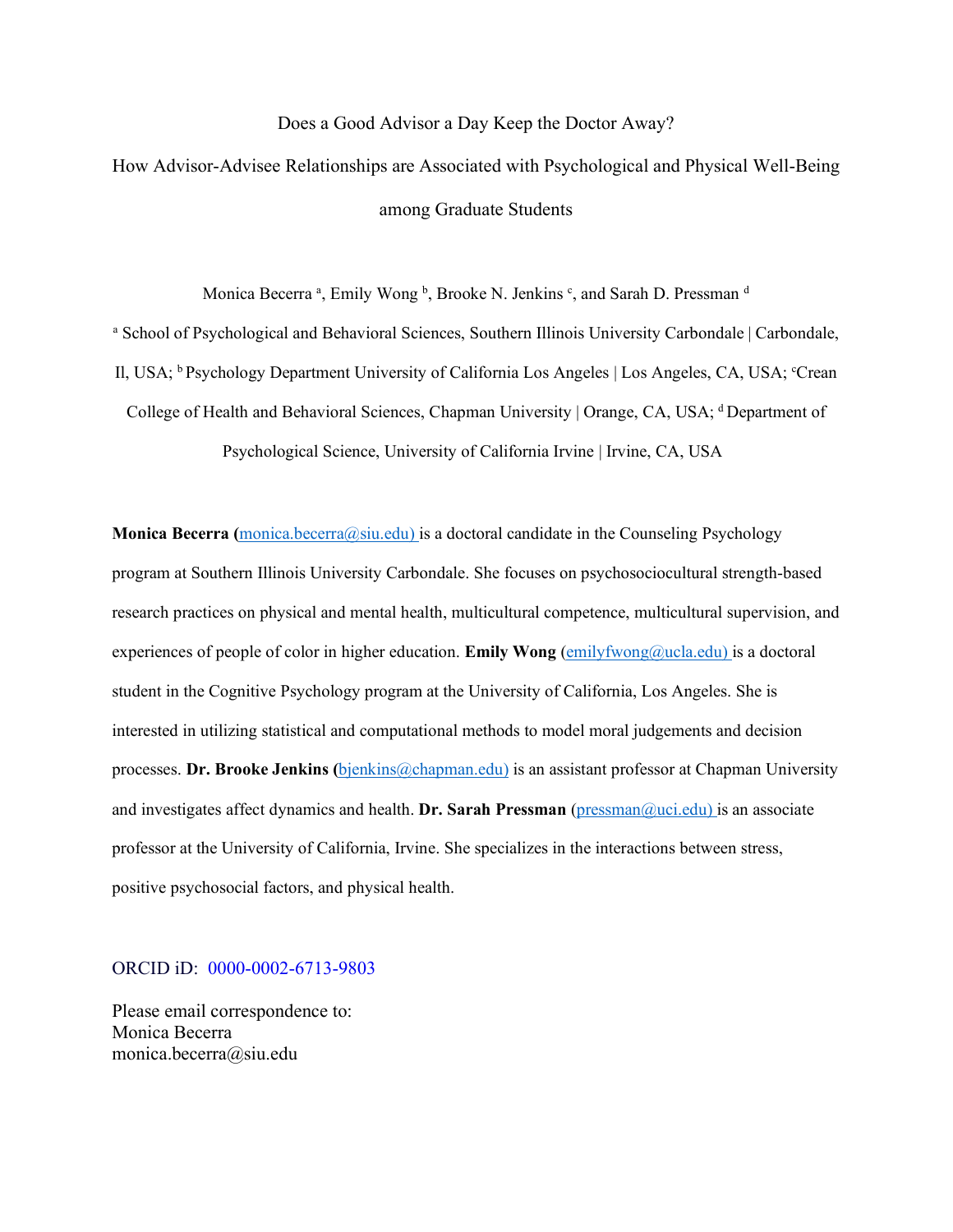Does a Good Advisor a Day Keep the Doctor Away?

How Advisor-Advisee Relationships are Associated with Psychological and Physical Well-Being

among Graduate Students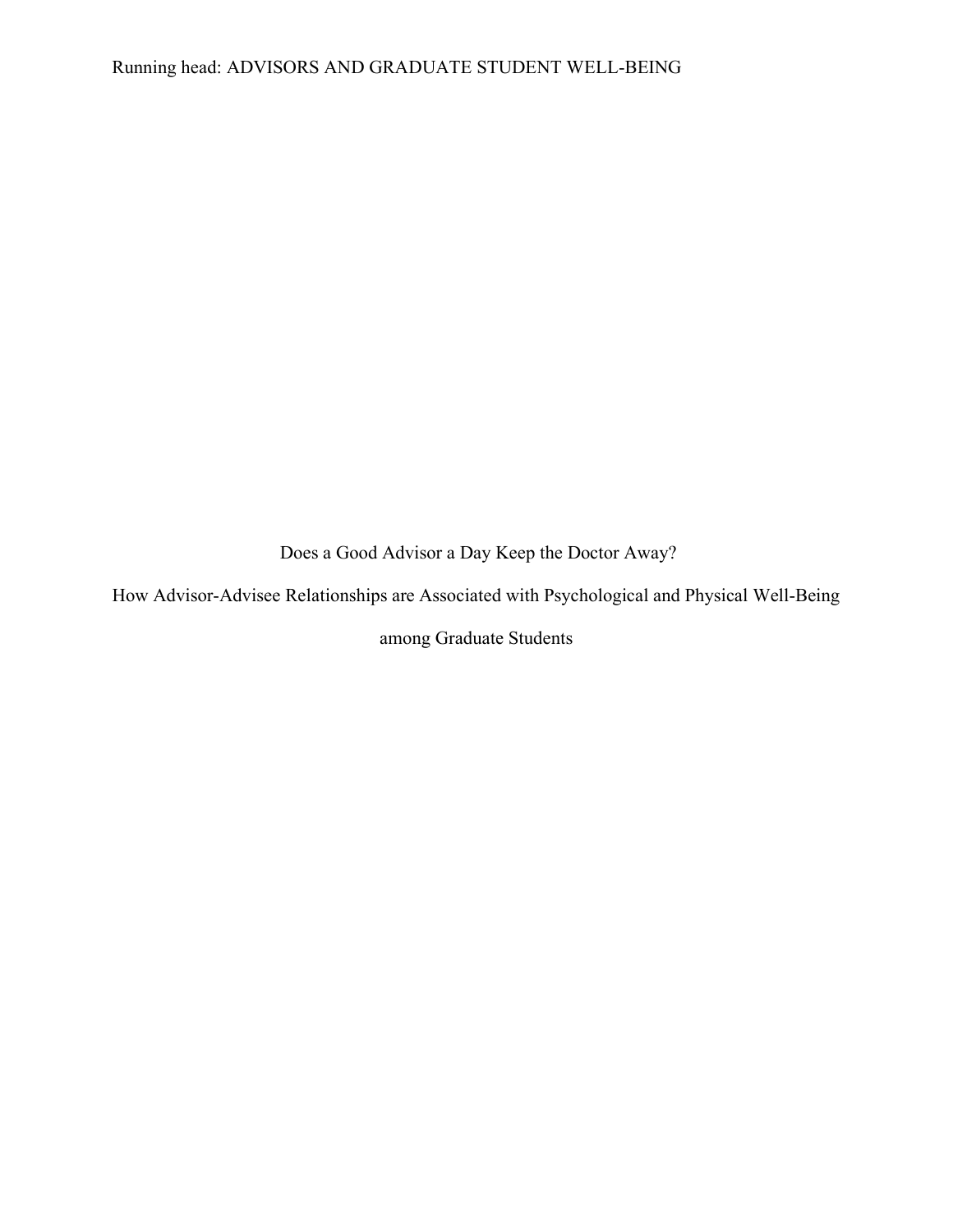# Abstract

It is well established that graduate students face large amounts of stress during their education. Despite this, little research has focused on factors that can help this high stress population maintain well-being in the face of numerous challenges. One potentially important but neglected probable wellness determinant is the advisor-student relationship. This study explored to what extent advisor and department characteristics related to advisor selection are associated with student well-being, and examined whether a positive advisor-advisee relationship can reduce the negative effects of stress on student well-being. Four hundred and forty-six graduate students from Ph.D. programs across the United States completed an online survey asking advisingrelated questions as well as assessments of stress, physical health, psychological well-being, and demographics. Results indicated that higher faculty advisor satisfaction was associated with reports of higher positive affect, lower negative affect, and better sleep efficiency, but slightly worse health compared to a year prior to survey. Additionally, high quality advisor-student relationships and greater control over switching advisors were associated with less affective disruption under high stress indicating possible stress buffering effects. Together, these results indicate that advisor-advisee relationships in graduate training may be an important future area of intervention and focus for campus well-being.

*Keywords:* faculty advisor-advisee relationships, graduate student health, affect, stress, wellbeing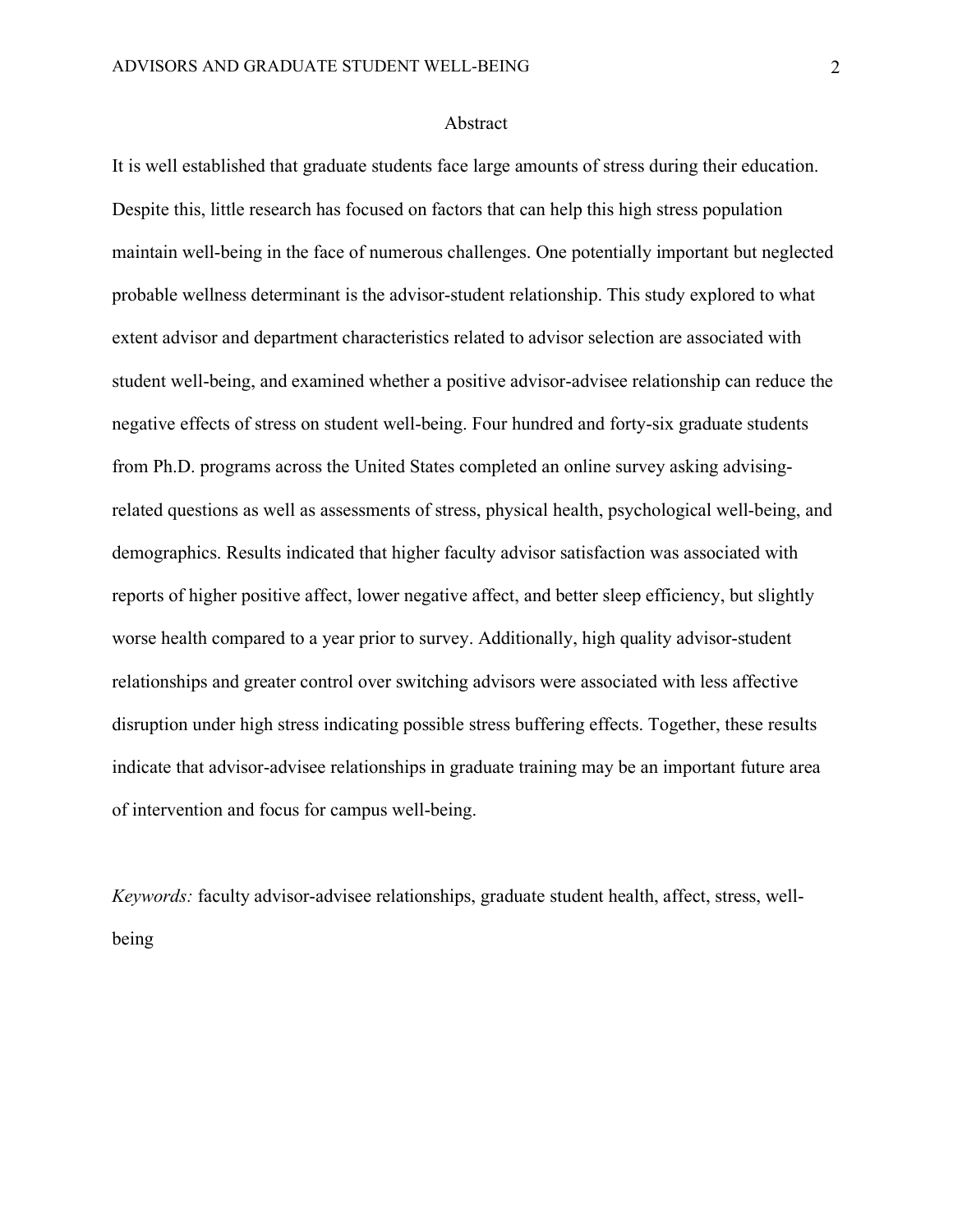Does a Good Advisor a Day Keep the Doctor Away?

How Advisor-Advisee Relationships are Associated with Psychological and Physical Well-Being among Graduate Students

# **Introduction**

One in three doctoral students experiences distress or is at risk of developing a mental illness like depression (Levecque et al., 2017) at a higher rate than the general population (Evans et al., 2018; Rummell, 2015). Further, graduate students report regular strain, unhappiness, and insomnia (Levecque et al., 2017) as well as high stress (Yusufov et al., 2019). Given the strong causal ties linking stress to worse health (Cohen et al., 2007; Krantz et al., 2013), this sample may therefore be at high risk for both mental and physical illness (Rummell, 2015) that could interfere with their education and future career. Despite these problems and risks, few studies examine factors that might protect graduate students against the harms of stress. We believe that one neglected, but possibly protective factor is a healthy student-advisor relationship. While many have recognized the role that a good faculty advisor can play in academic success (Noy & Ray, 2012; Schlosser et al., 2011), how this relationship and advisor-related department features are associated with the psychological and physical well-being of graduate students has gone mostly unexplored.

The limited research on the student-advisor relationship focuses predominantly on advisor attitudes and experiences (e.g., Allen & Smith, 2008), suggested guidelines or behaviors for effective advising (e.g., Barbuto et al., 2011; Barnett et al., 2006), advising as a means to increase student retention (mostly among undergraduates; e.g., Heisserer & Parette, 2002; Soria, 2012, Tinto, 1999) and advising relationships being important for professional development (e.g., Schlosser et al., 2011). While these are essential topics, connections between the student-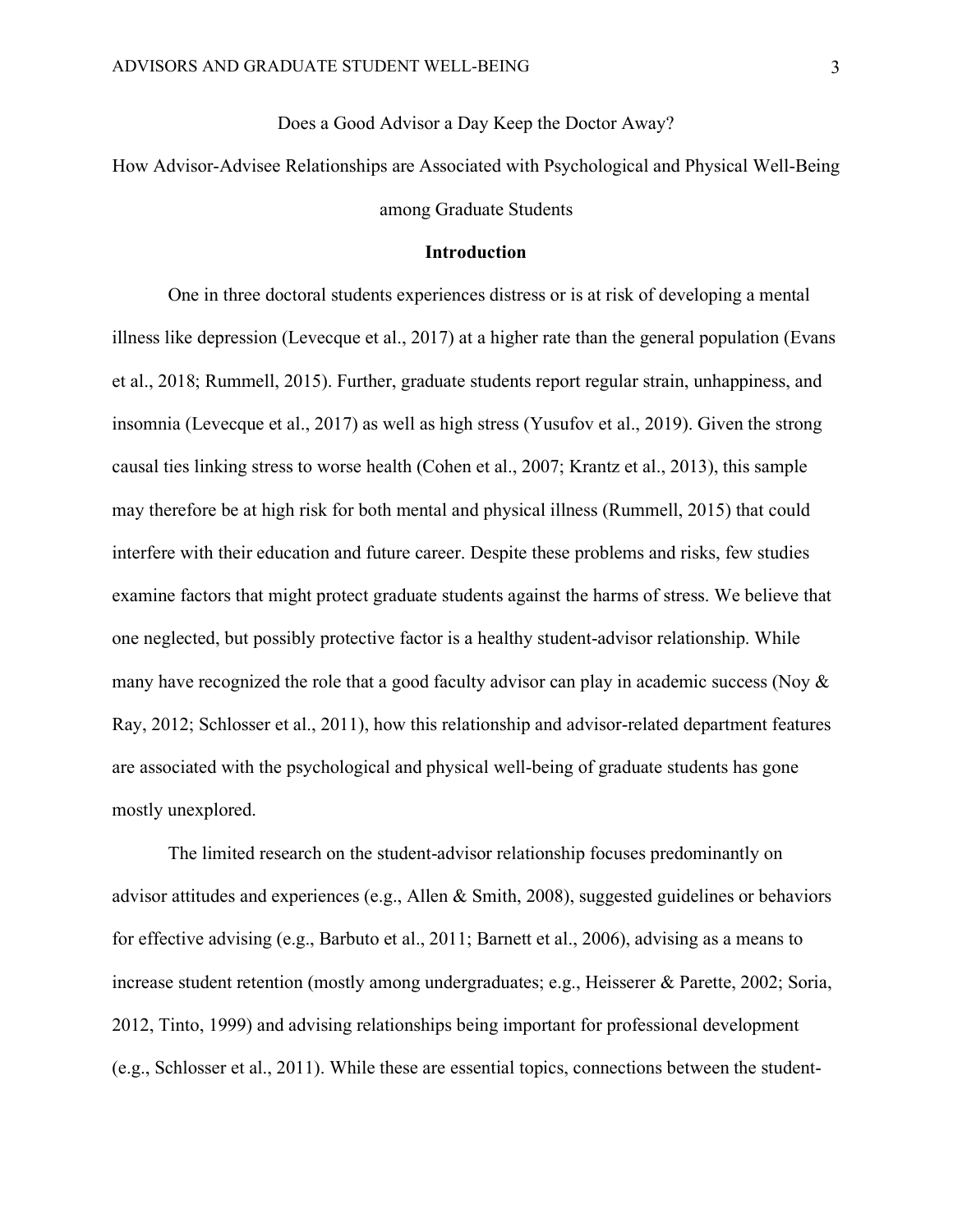advisor relationship and graduate student well-being is also of critical value. The little information we do know in this area comes mostly from online popular media publications and news articles (e.g., Inside Higher Ed, The Atlantic) that highlight topics such as graduate school and its association with student mental health, depression and anxiety, as well as poor advisorgraduate student relationships as a potential source of stress. These all point to the need for examining how advisor-advisee relationships are associated with physical and mental health, however little work directly addresses this question.

# **Social Relationships, Stress, and Well-Being**

It is well documented that the negative downstream effects of stress can be attenuated through positive social relationships, social integration, and feelings of being socially supported (Ozbay et al., 2007). This concept is described as the Stress-Buffering Hypothesis (Cohen & Pressman, 2004; Cohen & Wills, 1985), and theorizes that psychosocial resources (e.g., high quality relationships, feeling supported) decrease the negative impact of stress on well-being. Is it possible then, that a good advisor relationship is a source of support that can help prevent a student's health from deteriorating during the trials and tribulations of doctoral education?

Even without considering stress, the quality and quantity of relationships a person has are strongly tied to their physical, emotional, and psychological health (Prati & Pietrantoni, 2010). In past reviews, socially integrated individuals lived longer lives, had better health, and were happier versus their isolated counterparts (Holt-Lunstad et al., 2010; Umberson & Montez, 2010). Furthermore, social relationships are connected to health-benefiting behaviors (e.g., better sleep, exercise, diet; Grandner, 2017; Holt-Lunstad et al., 2010), which may be one reason why the social-health connection is so robust. In addition, simply being part of a social network is tied with better self-care, and higher self-esteem, positive affect, life meaning, and purpose (Cohen,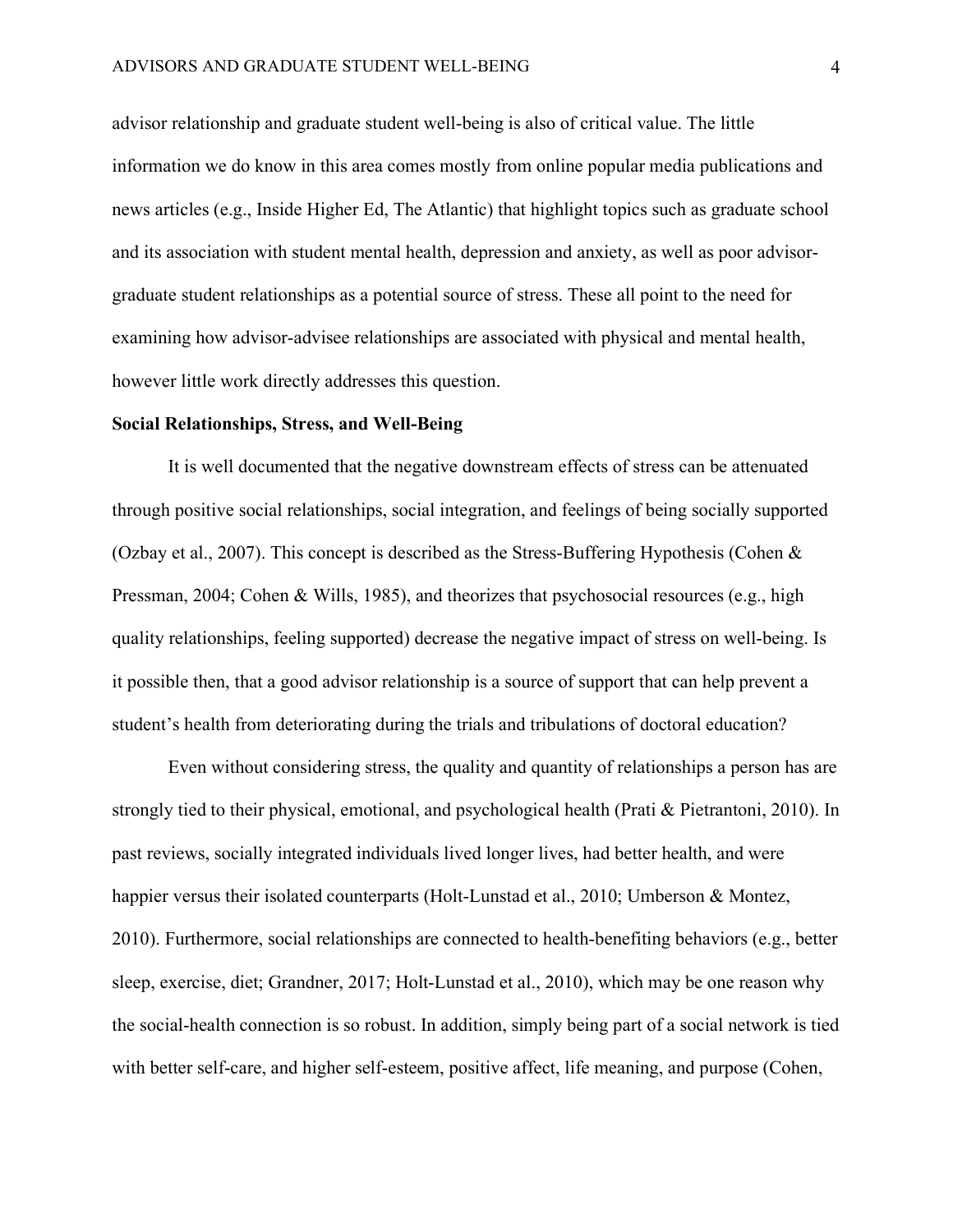2004; Holt-Lunstad et al., 2010; Lyubomirsky et al., 2005), indicating an array of well-being benefits. Poor quality relationships, on the other hand, can be a source of stress (Umberson  $\&$ Montez, 2010), and have been consistently associated with impaired physical function, health deterioration, delayed illness recovery, depression and anxiety (Robles & Kiecolt-Glaser, 2003; Strine et al., 2008).

Following this logic, given how central and important an advisor is in graduate education, the advisor-advisee relationship, may be critical for enduring the stressors of graduate school as well as for overall well-being. Should the student-advisor relationship be full of positive interactions, generativity, and support, a student may experience more positive emotions, better health and health behavior, feel prepared to face the stressors of graduate school, and perhaps even pursue opportunities that foster a sense of purpose (e.g., Feeney & Collins, 2015). Along these lines, in a correlational study conducted by O'Brien et al. (2012), results indicated that first-year students in a peer-mentoring program who had a good mentoring experience reported less academic stress and less worry about not having a sense of belonging. Unfortunately, it may also be the case that a poor student-advisor relationship can be a source of stress itself. Since the advisor has a great deal of influence and power over the future success of a student, a difficult relationship may serve a double whammy by removing a key source of support for the needs of graduate school, while adding an additional stressor to an already stressful environment.

#### **The Advisor Role**

Almost all doctoral students work closely with a faculty advisor who has a substantial influence on their professional development and serves the essential function of helping to develop doctoral students into self-sufficient scholars (Graham, 2013; Noy & Ray, 2012). Most students and faculty consider mentoring and advising synonymous, but there are distinctions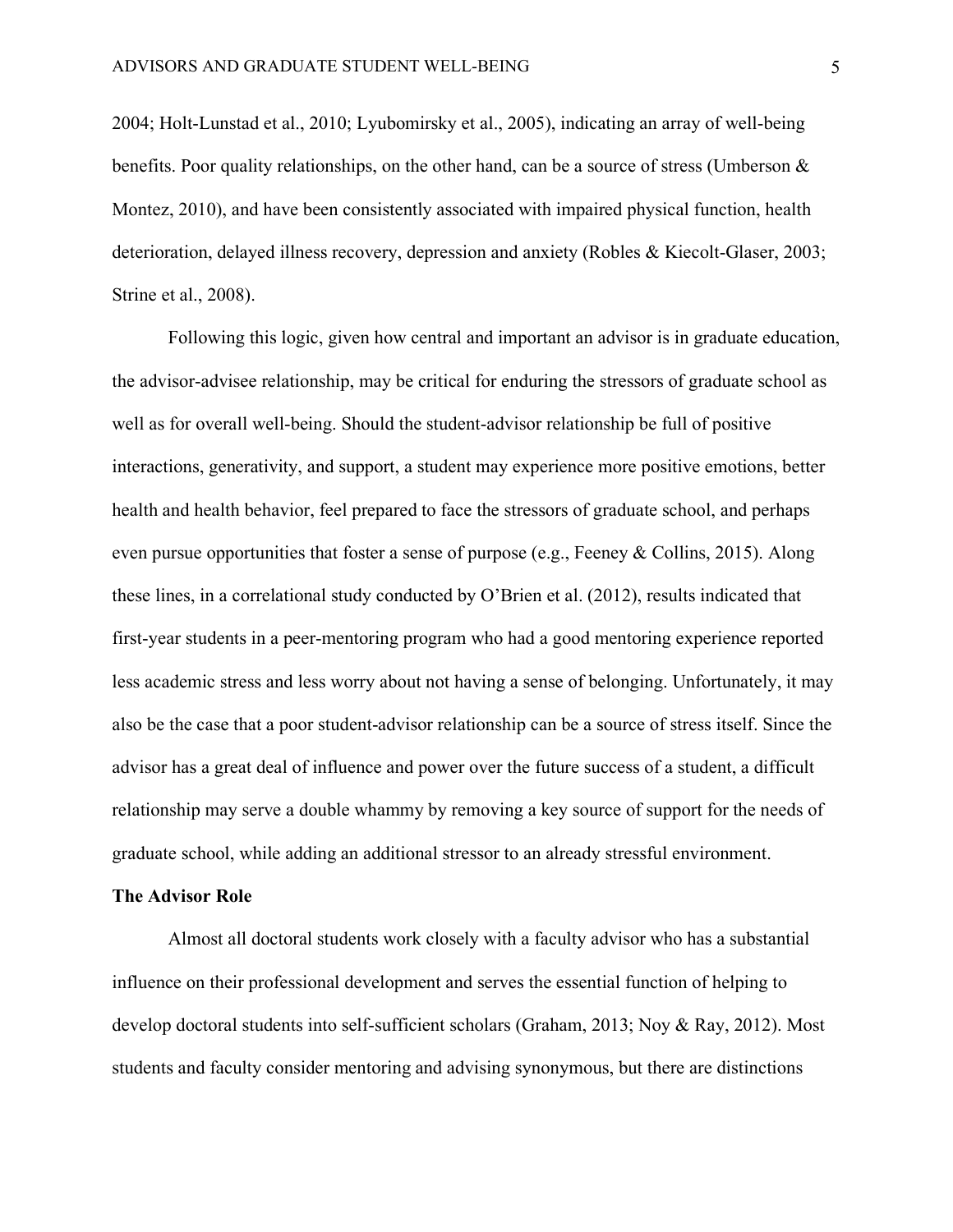(Rugg & Petre, 2004). For the purposes of this study, we use the broader term "advisor" to refer to someone who works closely with a graduate student and helps develop them into effective professionals (Barnes & Austin, 2009). This is because while advisor relationships can range from highly positive to highly negative in quality, mentors are, by definition, positive (Mertz, 2004; Schlosser et al., 2011). When students are paired with a good advisor, we see greater positive student development, student success, and higher retention and academic persistence (Drake, 2011; Pargett, 2011; Pizzolato, 2008). Positive advisor-advisee relationships are also related to professional advancement following graduation (Graham, 2013; Vasquez et al., 2006) and better self-perceptions about academic competence (Curtin et al., 2013). In addition, highquality advisor-advisee relationships account for up to an astounding 93% of student satisfaction with their college experience (Hale et al., 2009; Pargett, 2011). Conversely, advisors can also exacerbate the negative impact of academic pressures, leading to delayed degree attainment or dropout (Graham, 2013), leaving a multitude of avenues by which this relationship can be associated with additional distress and downstream ill health.

As illustrated above, most advisor-advisee research focuses on academic performance as the outcome. It is also critical, however, to understand the well-being consequences given the current crisis in mental health for graduate students (Evans et al., 2018), as well as because of the known impact of poor health on academic performance (Backels & Wheeler, 2001; Harper & Peterson, 2005). One relevant study by Hyun and colleagues (2006) examined graduate student mental health needs and utilization of counseling services in a university setting. The researchers gathered data from a cross-sectional survey administered to full-time graduate students with most representing science and engineering disciplines. The online survey was designed to address graduate student knowledge, need, utilization, and satisfaction with mental health services on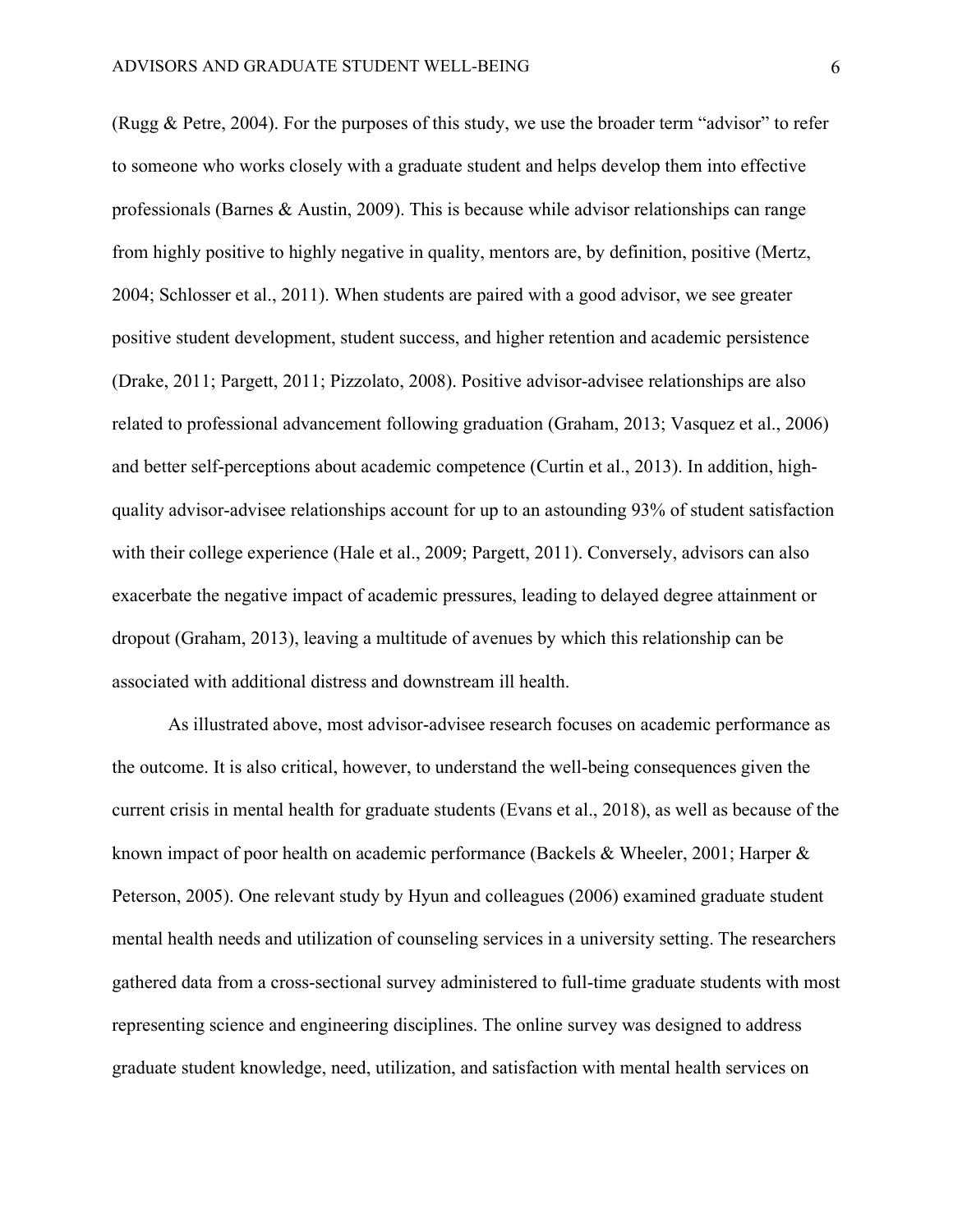campus as well as factors that are associated with graduate student health like social support and department climate. Some measures included self-reported mental health needs, functional relationship with advisors, program competitiveness, social support, and utilization of mental health services.

Results indicated that graduate student mental health needs are high and students with more functional advisor relationships (based on an index of satisfaction, direction, & communication) were more likely to utilize counseling services and report positive well-being (Hyun et al., 2006). The researchers suggested that campus leaders need to examine mental health issues on campus and share strategies between the university and departments to safeguard adequate resources for student mental health as well as department specific peer advisor and mentoring programs to mitigate graduate student isolation. However, there are still many unanswered questions regarding the health and health behavior correlates of the advisoradvisee relationship. For instance, does a graduate student who is more satisfied with the relationship they have with their advisor report better well-being? Would other factors like having control over who to work with as a primary advisor or the amount of contact (e.g., meeting in person or via email correspondence) be associated with a graduate student's wellbeing?

Johnson and Huwe (2002) highlighted the many issues of a dysfunctional graduate student-advisor relationship (e.g., mentor relationship incompetence, neglect, relational conflict, exploitation, etc.) and stated that there is a considerable lack of theory development, research, as well as departmental and individual prevention efforts in this area. The authors added that there is a plethora of research highlighting the (mostly academic) benefits of a substantial graduate student-advisor relationship, but fewer acknowledge the potential consequences of a negative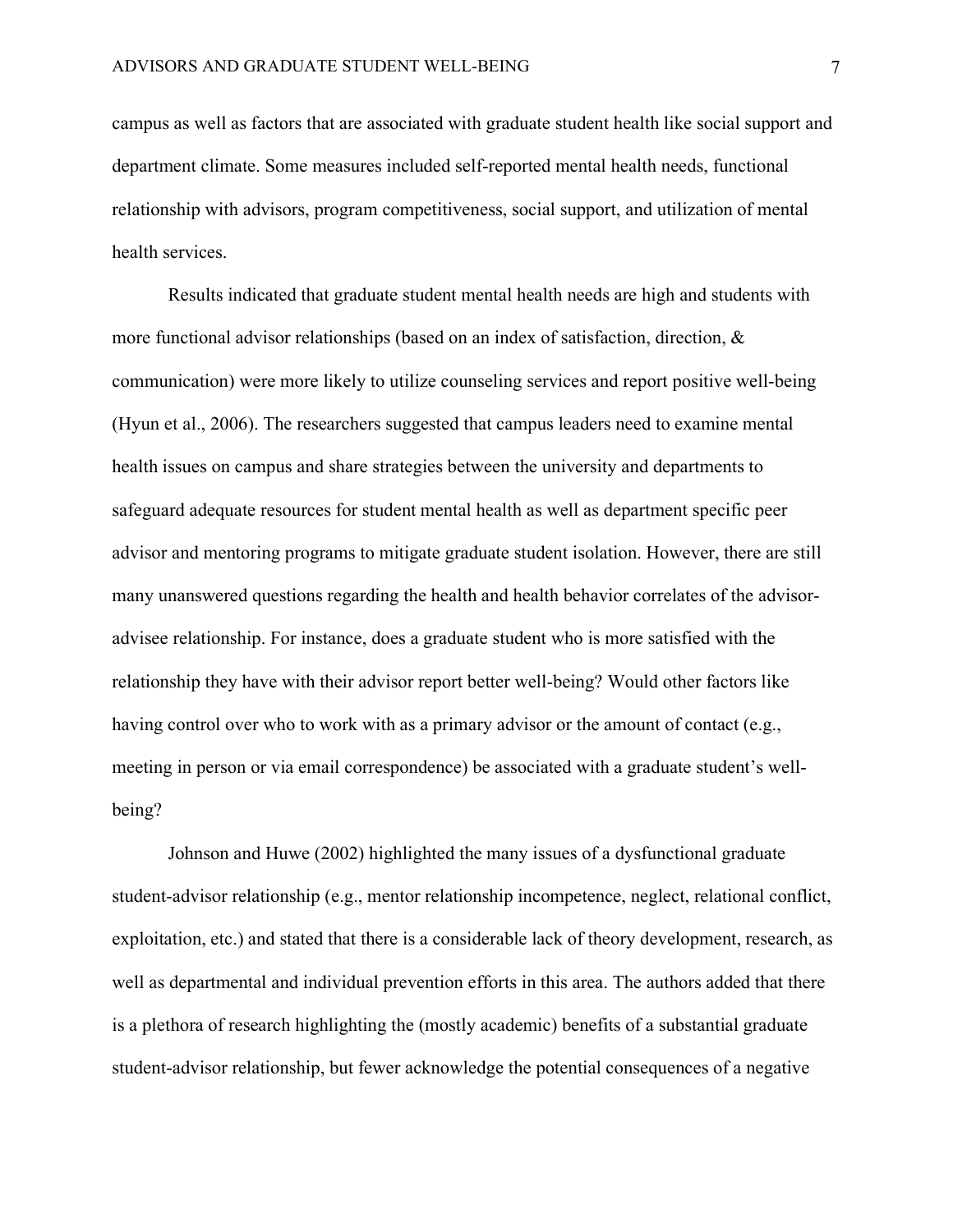graduate student-advisor relationship. The authors stated that the advisor role is a significant one in a graduate student's academic career, but relationships can unfortunately be unhealthy and dysfunctional as defined by: (a) the primary needs of one or both partners are not being met, (b) the long-term costs for one or both partners outweighing the long-term benefits, or (c) one or both partners are suffering distress as a result of being in the relationship. Although the authors mentioned that distress can be a consequence of the unhealthy relationship, what exactly are graduate students experiencing especially in regard to their well-being?

One particular factor mentioned by Johnson and Huwe (2002) as the root of a dysfunctional graduate student-advisor relationship is poor matching. Indeed, when considering the advisor role, we must consider the neglected topic of how these advisors are picked/matched and to what extent students have control and flexibility over their advisor assignment. There are a huge variety of approaches to matching students with advisors, as well as different norms regarding the ability to switch advisors should interests change and/or personal issues arise. Being trapped in a dysfunctional relationship with an advisor can have negative effects on a student's well-being and productivity (Scandura, 1998), thus, being able to easily switch advisors, or even simply having the perception that it is possible may be key to student wellbeing. During stress, time and time again, we see that a perception of control (whether it is real or simply believed) can have objective physiological and mental benefits (Wallston et al., 1987). Thus, knowing that a stressor (i.e., a bad relationship) is potentially modifiable without ruining a graduate student's career may be an important and unstudied stress protective factor.

#### **Well-Being Relevant Factors and Behaviors in Graduate Students**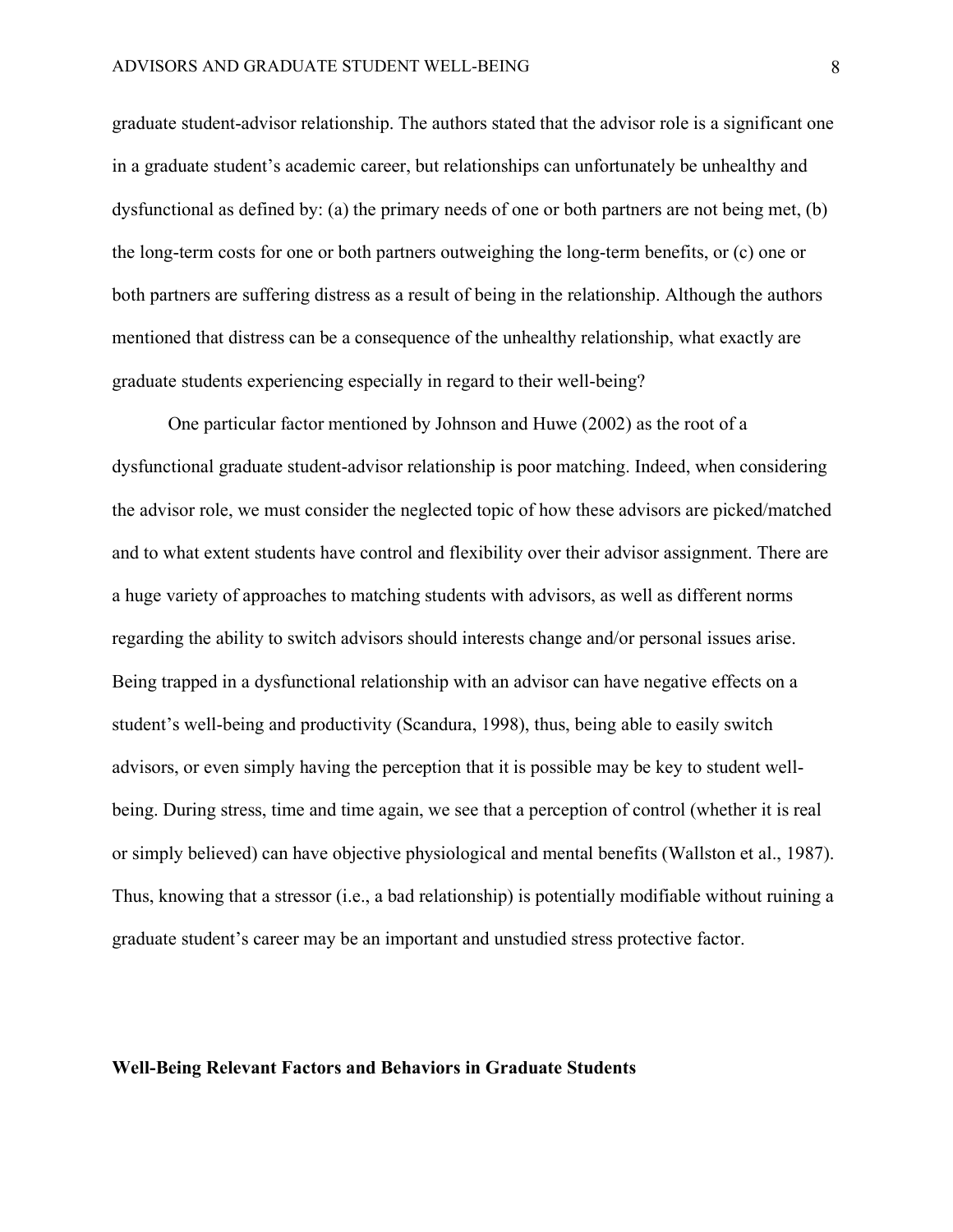There are many chronic and acute illnesses associated with long lasting stress (e.g., Cohen et al., 2007), however, in typically young and healthy graduate students, what health and health behaviors might be most affected? One important candidate is sleep, whose efficiency and duration is disrupted even under minor stress (Zawadzki et al., 2013). Poor sleep is closely connected to worsened mental (Pilcher et al., 1997) and physical health (Carroll et al., 2015; Wong et al., 2013; Cohen et al., 2009), weaker academic performance (Gaultney, 2010) as well as general related health problems, even in young college samples (Pressman et al., 2017). Not surprisingly, half of graduate students experience chronic physical health symptoms that worsen with increased workload, but also report feeling unsupported by supervisors and faculty, and not making use of mental health services (Rummell, 2015).

In student samples, medical visits can also be utilized as an indicator of health versus illness (Cross & Pressman, 2018; Pennebaker et al., 1988), and typically represent acute health conditions common in younger samples (e.g., Yawn et al., 2003). Since most universities have health centers and graduate programs typically guarantee access to these centers, probing students about their use of these medical care facilities can provide an indication of illness load in this sample. Furthermore, as has been done in other studies, it is also important to consider graduate student psychological well-being, as health is best defined in a holistic manner with both negative and positive indicators (World Health Organization, 2019). For example, dispositional positive affect (e.g., how happy someone feels) is an important indicator of psychological well-being, a known stress buffer, and a correlate of future health (e.g., Pressman et al., 2019). Vice versa, negative affect (e.g., anxiety, depression) is related to a host of poor health outcomes (Gross & John, 2003) and as a result, is important for student quality of life as well as for its health relevance (Lopez & Denny, 2019).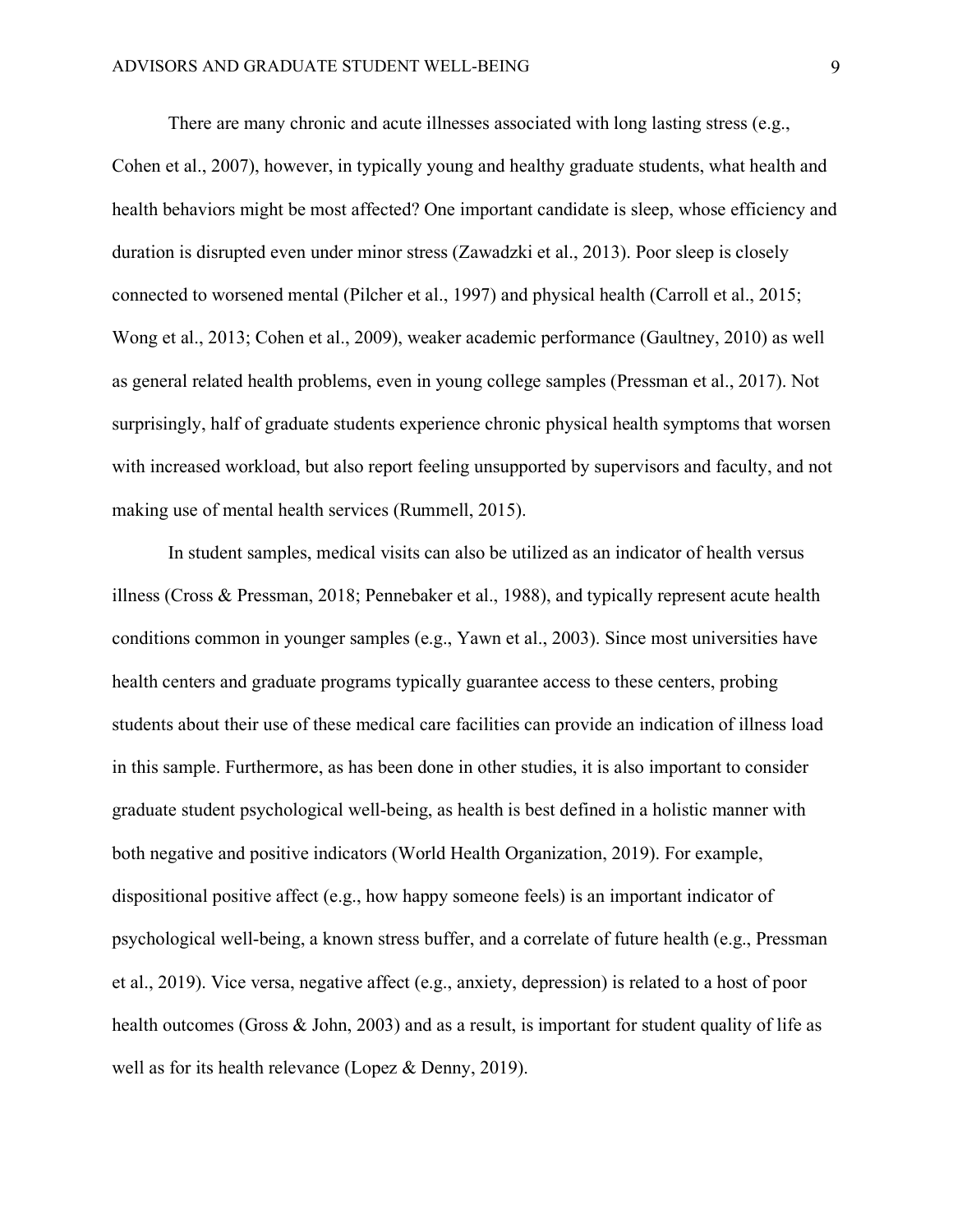# **The Current Study**

The purpose of this study is to better understand how graduate advisor-graduate student relationships and characteristics are associated with student well-being, as defined by both psychological (e.g., stress, emotion) and physical (e.g., sleep, doctor visits) measures since wellbeing is multifaceted. Our main goal was to examine whether graduate student satisfaction with their advisor and sense of advisor support (e.g., communication level, perceived contact and availability, advisor and program satisfaction) were related to well-being. Next, given that departments vary in how this critical relationship is assigned and degree of student control over this relationship (e.g., Can graduate students switch advisors?), we also explored whether graduate program characteristics pertaining to advisor selection (e.g., how advisors are selected, how much control a student has over switching advisors, etc.) were connected to student wellbeing. We hypothesized that students who are more satisfied with the relationship they have with their advisor will report better physical health; be less likely to seek medical care; have more positive and less negative affect; and report better sleep behaviors. We also hypothesized that students who had flexibility in choosing their primary advisor would experience the same benefits. Finally, given the importance of positive and supportive social relationships in reducing the negative effects of stress (Cohen & Pressman, 2004; Cohen & Wills, 1985), we hypothesized stress-buffering effects from having high quality relationships and/or high control over the advisor.

# **Method**

#### **Participants**

Participants ( $N = 446$ ) were 34% male, 64% female, with the remaining subjects responding with "Other" or selecting not to respond. Subjects' ages ranged from 21 to 62 years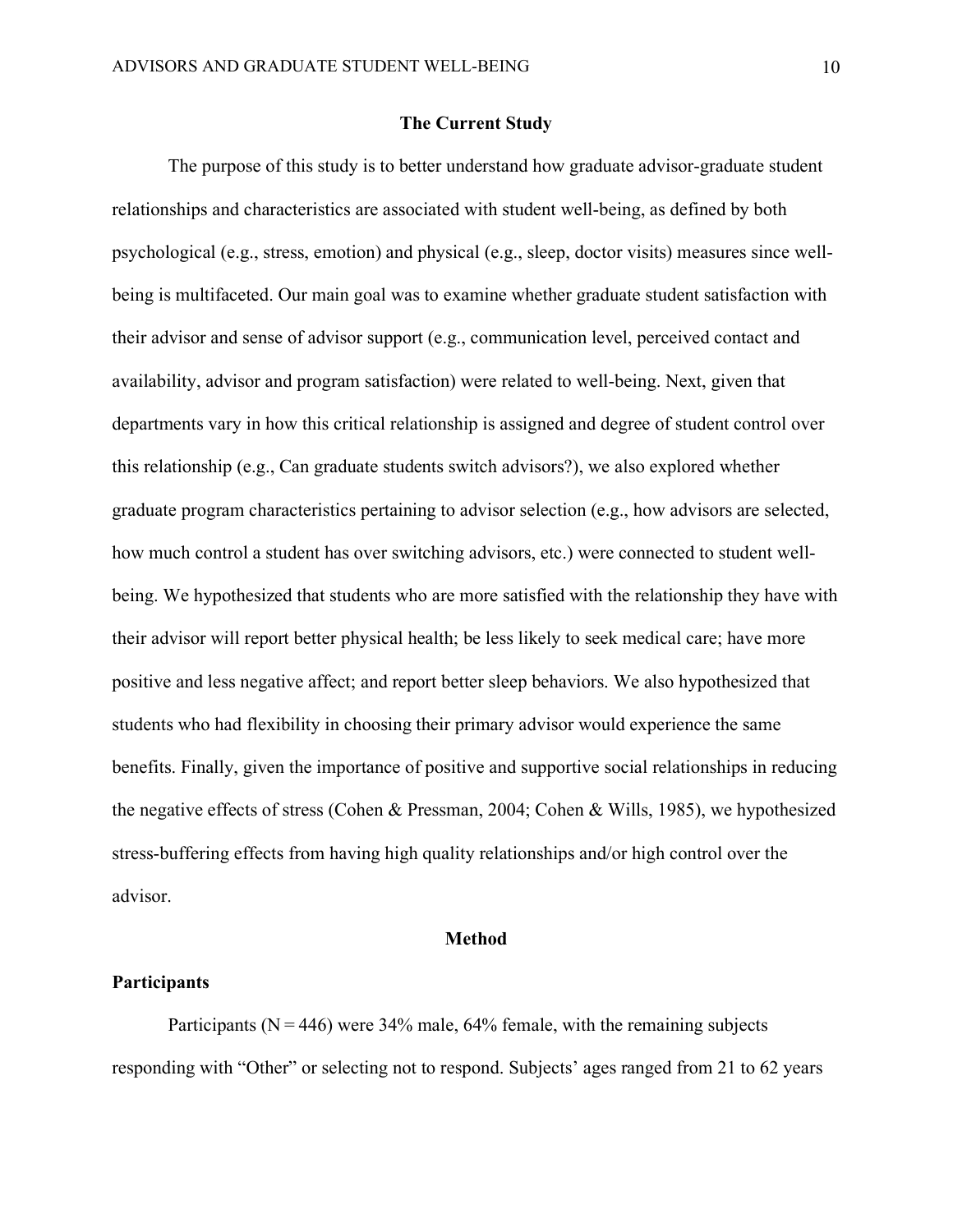$(M = 29.02, SD = 6.31)$ , and years in graduate school ranged from 1 to 8 (M = 2.85, SD = 1.615). Participant race was White (69%), East Asian (15%), Black/African American (6%), Hispanic/Latina/o (6%), and Other (4%). Ninety-one (20.87%) were first generation college students. Participants reported studying in a variety of programs including Social Sciences (45.7%), Physical/Natural Sciences (13.5%), Education (12.1%), Engineering (8.2%), Humanities (4.6%), Pharmacy (3.3%), Math/Information Sciences (2.9%), Health Policy/Administration (2.4%), Nursing (2.2%), Business (1.5%), and Other (3.6%). Most students were in their first (25.7%) or second (23.2%) year of graduate school, with numbers in each school year decreasing linearly. All participants had to have an assigned faculty advisor to be eligible for the study. Before recruitment, a power analysis with an alpha of 0.05 was done and revealed that 343 participants would be needed to achieve a power of 80% to detect a small to medium correlation of 0.15 (Faul et al. 2009; Faul et al. 2007). Ten \$30 gift certificates were provided to participants as part of a lottery for participating. All research procedures were approved by the Institutional Review Board at the University of California, Irvine.

# **Instruments**

**Advisor-Advisee Characteristics.** Advisor satisfaction questions included: "How satisfied are you with your primary academic advisor?" and "How satisfied are you with the contact that you have with your primary advisor?" Questions on satisfaction were answered on a scale from 0 (very unsatisfied) to 100 (very satisfied). Due to the high intercorrelation between these two values ( $r = .836$ ,  $p < 0.001$ ), scores were averaged together for a single satisfaction score.

For advisor contact, participants were asked: "Approximately, how often do you meet with your advisor one-on-one in person?," "Approximately, how often do you meet with your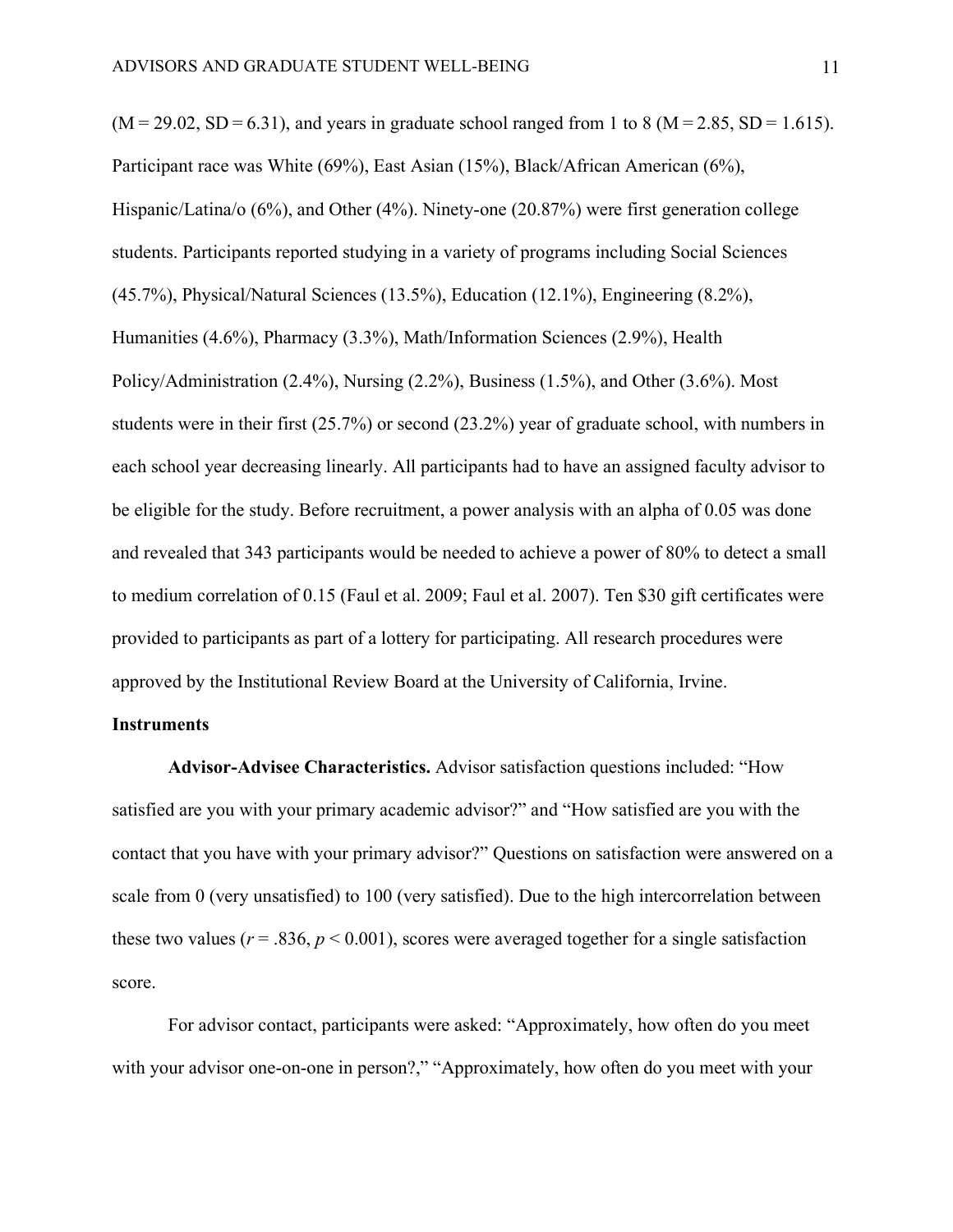advisor in a small group setting (e.g., lab meeting)?," and "Approximately, how often do you receive emails from your advisor?" Responses were answered on a 8-point scale from "multiple times a day," to "less than once a semester." To ensure an adequate number of observations per category, responses were grouped together into the following categories: very often (at least multiple times a week), often (weekly to biweekly), and seldom (once a month or less) with the often group being used as the comparison group in analyses.

**Advisor Assignment Characteristics.** Advisor assignment questions included: "How was your PRIMARY academic advisor determined?" "I picked my advisor" was treated as the comparison group versus other options (e.g., department selected, a matching process). Participants were also asked about how much control they had over switching advisors from 0 ("No Control") to 100 ("High Control").

**Self-Rated Physical Health.** To assess improvement or deterioration of a participant's health in the past year, we used a single item: "Since starting your Ph.D. program, on average, how has your health changed?" with answer options ranging from -100 to +100; negative scores represent "gotten worse," zero scores represent "no change" and positive scores represent "gotten better." For the final analyses, health change was grouped as "health gotten worse" (a score below zero) and "health gotten better" (a score above zero) with "no change" (a score of 0) being the reference group.

**Health Center Visits.** Participants reported the number of visits they made to a healthcare clinic due to physical health and mental health concerns, specifically "Approximately, how many times have you visited a health center, doctor, or clinic due to *physical health* concerns (e.g., chronic illness, physical disease, injury) or because you were feeling ill during the last 12 months?," and "Approximately, how many times have you visited a health center, doctor,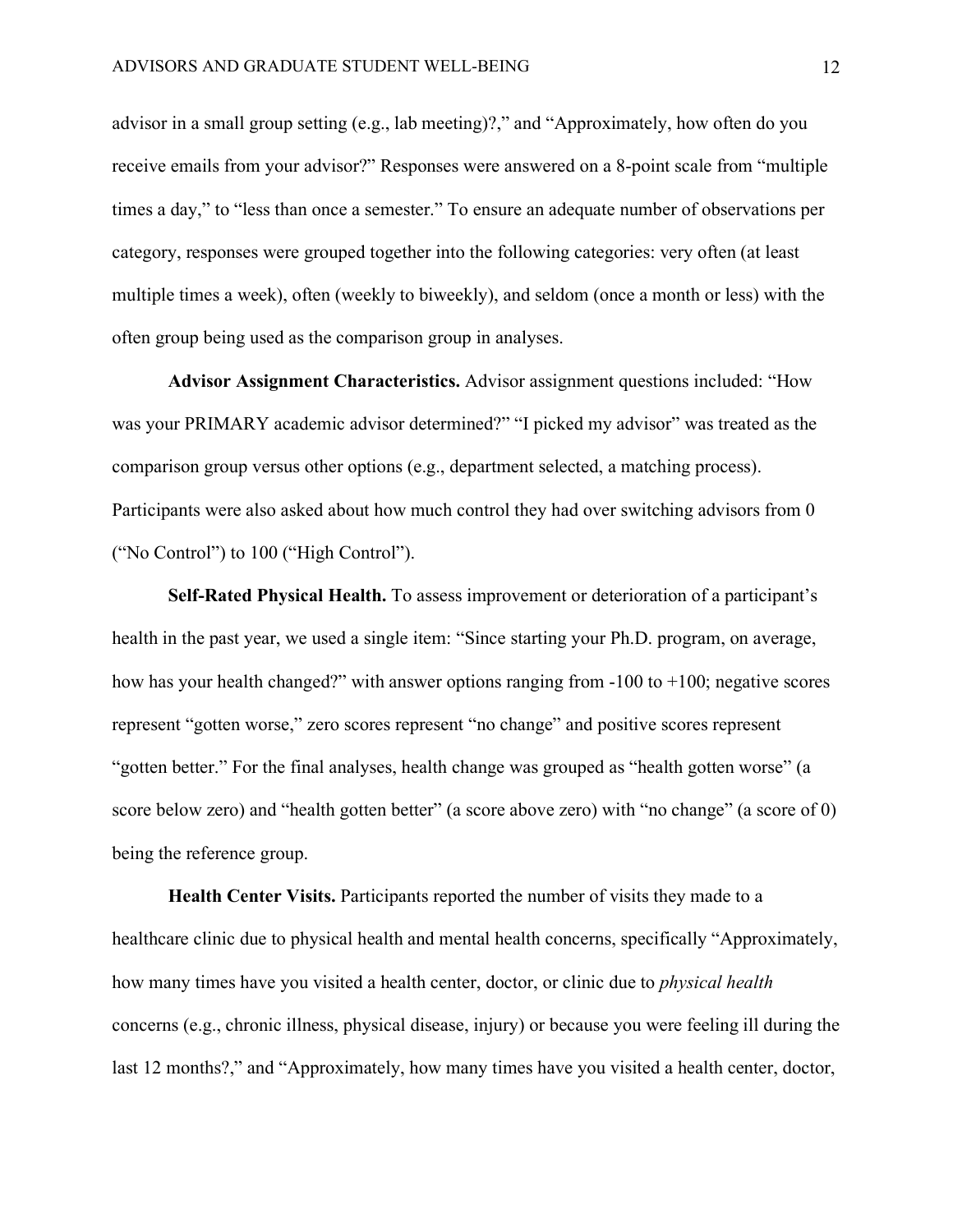or clinic due to *mental health* concerns during the past 12 months (e.g., anxiety, depression, stress)?" Due to non-normally distributed responses, constructs were dichotomized for statistical purposes into 0 [2 or fewer visits made in the past year] and 1 [3 or more visits made in the past year] for physical health and into 0 [0 visits in the past year] and 1 [1 or more visits in the past year] for mental health. Groupings of responses were determined by a median split of the data. The median number of clinic visits for physical health was 2, and the median number of clinic visits for mental health was 0.

**Affect and Stress.** A 25-item modified version of the Profile of Mood States (POMS) was used to assess positive and negative affect (PA and NA respectively; Cohen et al., 2003; Usala & Hertzog, 1989). Adjectives were rated on a 4-point scale (from  $1 = a$  little accurate to  $4=$ extremely accurate) on how accurately an adjective described how they felt in the past four weeks. In our current study, affect subscales had alpha coefficients of 0.90-0.91. Positive affect was calculated by taking the mean score of nine positive affect items (e.g., happy, at ease, full of pep). Negative affect was calculated by taking the mean score of 16 negative affect items (e.g., hostile, unhappy, fearful, tired). A stress score was also calculated using the same response scale as above based on the items "stressed" and "overwhelmed" (Miller et al., 2004). An aggregate stress score was computed by averaging participants' responses to these two items.

**Sleep.** A shortened version of the Pittsburgh Sleep Quality Index (PSQI) was used to examine sleep habits over the past four weeks (Buysse et al., 1989). Two components were examined: total sleep and sleep efficiency. Total sleep was calculated by taking the difference between typical bed and wake time, subtracting any time lost due to other factors (e.g., if woke up in the middle of the night, couldn't fall asleep). Efficiency was calculated by dividing total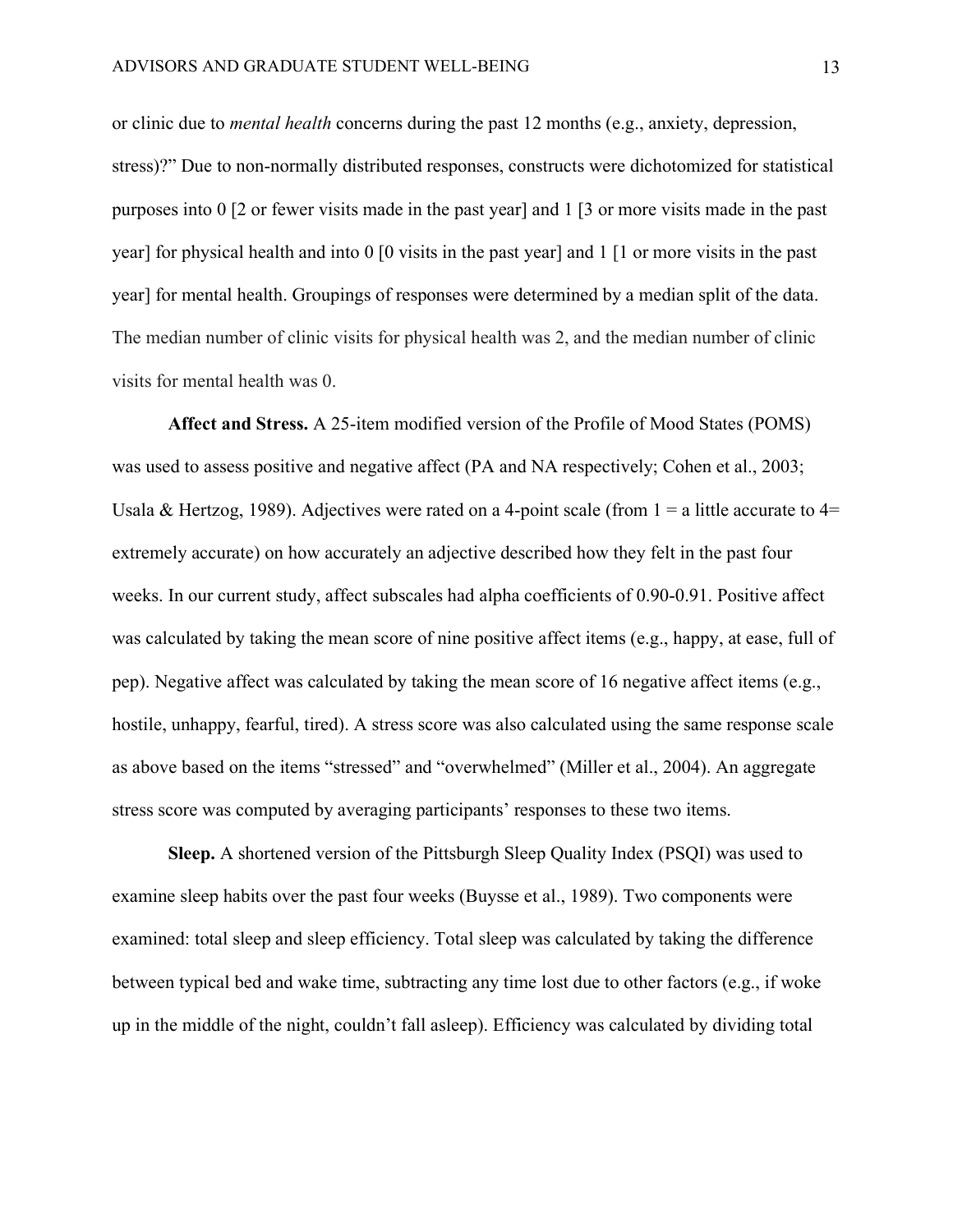sleep (in hours) by the total time spent in bed (time in between reporting going to bed and wake up time).

#### **Procedure**

In order to recruit participants, an email was sent to the department heads or graduate program directors of 237 research universities to provide Ph.D. students information about the study. The list of universities was compiled by doing a general internet search of universities in the United States listed in alphabetical order and then selecting universities across all states that provided doctoral degrees. Schools were selected with the intention of selecting graduate students from various disciplines across both private 35% ( $n = 83$ ) and public 65% ( $n = 154$ ) universities. Although recruitment invitations were sent to all 50 states, participants were not asked about their geographical location. In addition, Twitter was used to distribute the online survey link. Interested potential participants were directed to a secure Qualtrics website (www.qualtrics.com) with the survey items. Once participants were screened for eligibility and consented, they were directed to the surveys. Surveys included one reading check question to make sure participants were attending carefully to the questions (all participants used in this study answered this check question correctly). After the participants finished the survey, they were redirected to a different website to provide their email address for the lottery drawing to ensure the anonymity of their answers.

#### **Statistical Analyses**

All analyses were conducted in R Studio (v 1.2.5001). Linear regression and logistic regression analyses were used to examine the associations between satisfaction, frequency of interaction, advisor assignment, health, and affect variables. The main independent variables of interest were the advisor-related questions. Well-being measures (physical, behavioral, and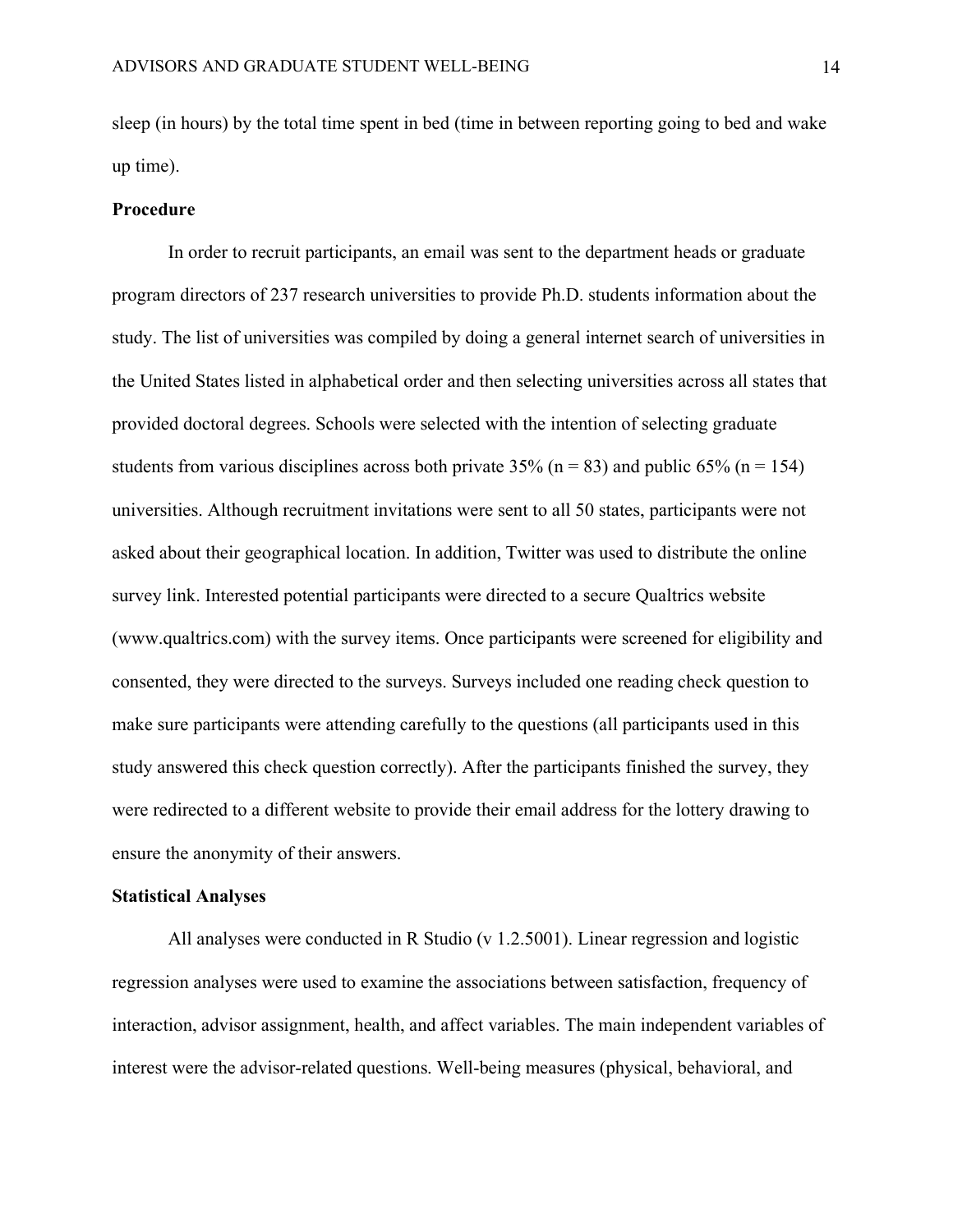psychological) were treated as dependent variables in separate models. Analyses controlled for demographics that have been previously tied to or were hypothesized to be connected to graduate student well-being: sex, year in graduate program, age, race and first-generation student status. As shown in the footnote<sup>[1](#page-17-0)</sup>, first-generation status was not a significant predictor of any outcomes. Race analyses were limited to groups with sufficient sample size for analyses (Black, Asian, White, Other, Multiracial) and dummy coded.

Perceived health change was modelled using ordinal regression, and the number of visits to healthcare clinics were modelled using logistic regression. The number of healthcare clinic visits was not modeled as a Poisson Regression as the data did not satisfy the necessary assumptions. Therefore, the outcome variables, "number of healthcare clinic visits for…" was dichotomized to fit a logistic regression model (see methods for information on dichotomized values).

Assumptions of regression were tested, including constant error variance and normality of error terms. When assumptions were not met, dependent variables were checked for skewness. The following variables had issues of skewness: sleep efficiency, total sleep in hours, and negative affect. Thus, these variables were  $log_{10}$  transformed, and subtracted from specific constants to deal with true zero values (e.g., efficiency was subtracted from 101 and then log transformed while duration was subtracted from 11 to ensure all values remained positive). After

<span id="page-17-0"></span><sup>&</sup>lt;sup>1</sup> Covariates were picked based on preliminary analyses showing associations between variables and outcomes of interest. Greater age was associated with fewer mental health visits  $OR = 0.950$ ,  $p = 0.008$  and less sleep,  $b = 0.003$ ,  $p = 0.017$ . Females were more likely to report better health,  $OR = 1.740$ ,  $p = 0.007$  and were more likely to visit a health care provider (physical health  $OR = 2.36$ ,  $p < 0.001$ , mental health  $OR = 1.75$ ,  $p = 0.02$ ). Females also reported higher NA,  $b = 0.143$ ,  $t(394) = 2.055$ ,  $p = 0.041$ . Students in later years reported better health,  $OR = 1.276$ ,  $p \le 0.001$ , but also lower PA,  $b = -0.066$ ,  $p = 0.010$ . Black students reported less sleep duration than whites,  $b =$  $(0.083, t(385) = 2.151, p = 0.032$  and multiracial students reported sleeping less efficiently than whites,  $b =$  $0.204_t$ (383) = 2.187,  $p = 0.0293$ . Asian students were less likely to have visited a healthcare provider for mental health,  $OR = 0.485$ ,  $p = 0.044$ . Identifying as being the first in one's family to attend college was not associated with any outcome of interest.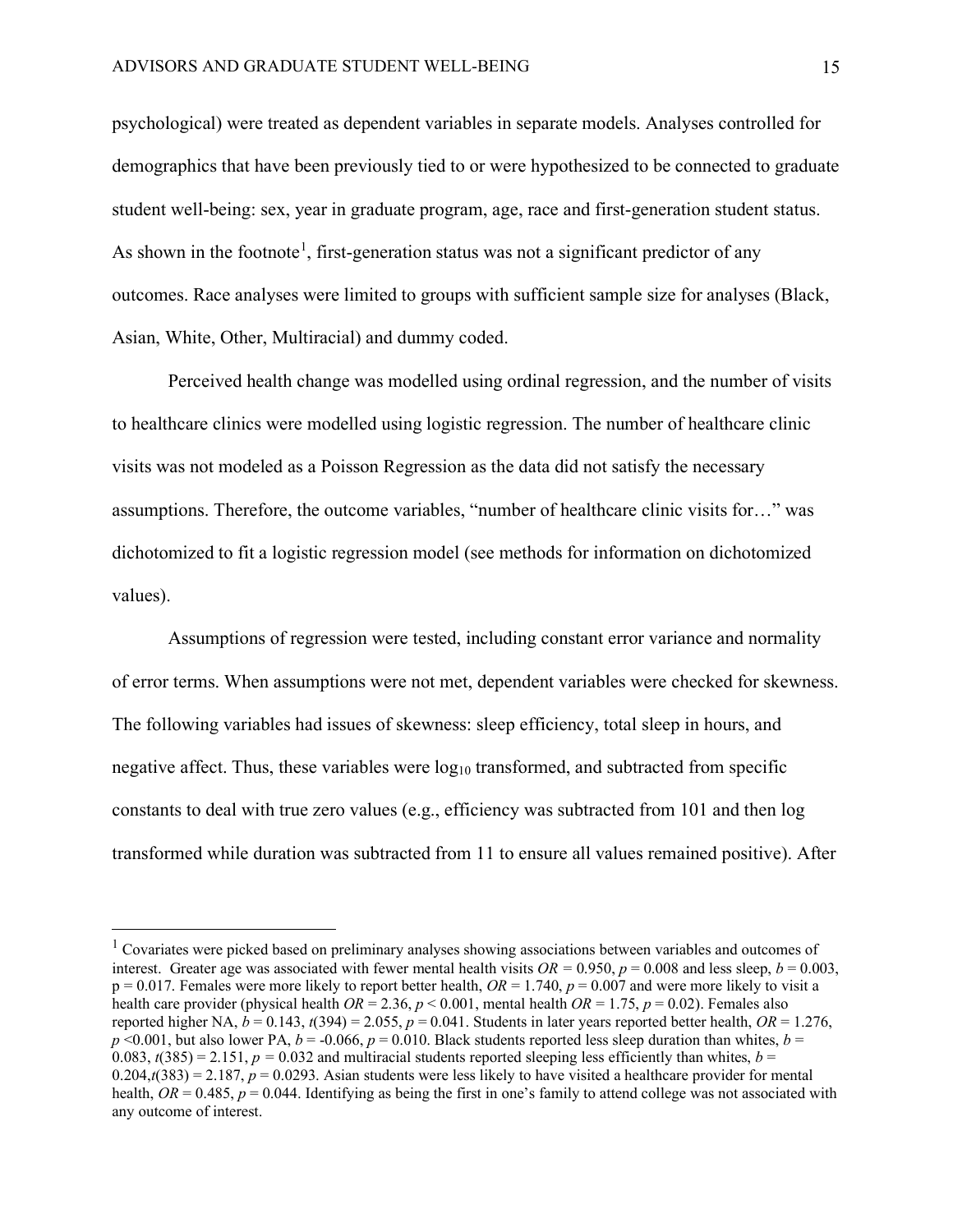these transformations, larger values indicated less sleep efficiency and fewer total hours of sleep, respectively. A log<sub>10</sub> transformation was also performed on NA, however, because it was positively skewed and the variable was centered, the Negative Affect score was added to 2 (as the smallest value was -0.09). Finally, to test for stress buffering, we examined all the dependent variables above. Each of the advisor and departmental characteristics were interacted with stress to determine whether these variables buffered against the negative effects of stress on the dependent well-being variables.

# **Results**

# **Correlations Between Core Explanatory Variables**

**Advisor Characteristics.** Frequency of emails, individual and group meetings were all positively correlated with one another as shown in Table 1. However, none were highly correlated enough for there to be issues with multicollinearity.

**Department Characteristics.** How an individual's advisor was determined was correlated with their ratings of control over switching advisors. Those who had an advisor assigned by the school provided lower ratings of control  $(M = 50.60)$  as compared to those who chose their advisors  $(M = 65.92)$ ,  $b = -15.31$ ,  $t(416) = 3.16$ ,  $p = .002$ . Those who were assigned an advisor through a matching process also provided lower ratings of control (*M =* 57.11) as compared to those who chose their advisors,  $b = -8.81$ ,  $t(416) = 2.65$ ,  $p = .009$ . Those whose advisors chose them provided lower ratings of control  $(M = 49.54)$  as compared to those who chose their advisors,  $b = -16.38$ ,  $t(416) = 3.19$ ,  $p = .002$ . Lastly, those who selected "Other" did not provide significantly lower ratings of control as compared to those who chose their advisors,  $b = -12.35$ ,  $t(416) = 1.89$ ,  $p = .059$ .

# **Associations Between Advisor-Advisee Characteristics and Well-being**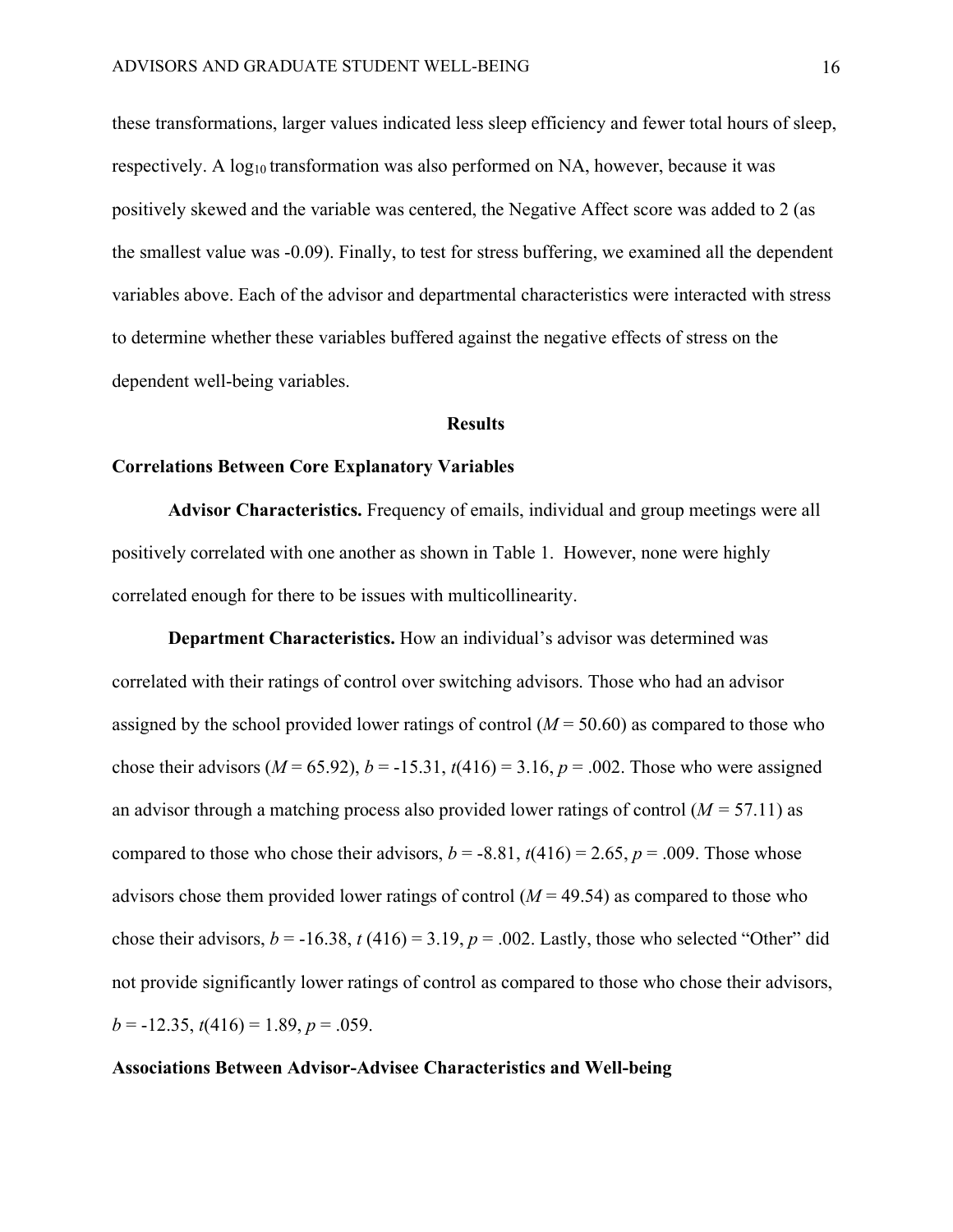**Satisfaction with Advisor.** Subjects, on average, were fairly satisfied with their graduate advisors ( $M = 80.14$ ,  $SD = 22.99$  out of 100). Results indicated that students who were more satisfied with their advisor were less likely to make frequent visits to the healthcare clinic for mental and/or health concerns (mental health:  $OR = 0.971$ ,  $p < 0.001$ , physical health:  $OR =$ .0983,  $p < 0.001$  (see Table 2). Based on these results, for instance, participants in the bottom 10% of advisor satisfaction were predicted to have a 76% chance of visiting a healthcare visit for mental health concerns, while those in the top 10% of satisfaction had a 41% chance. Similarly, participants who were less satisfied with their advisors were predicted to have nearly a 62% chance of visiting a healthcare clinic for physical health concerns, while those who were more satisfied had a 39% chance. "Low" and "high" satisfaction were qualified as the bottom and top 10% due to a left skew in satisfaction. That said, satisfied students were slightly less likely to report better health,  $OR = 0.989$ ,  $p = 0.036$ . Greater advisor satisfaction was also associated with slightly higher PA,  $b = 0.009$ ,  $t(379) = 4.573$ ,  $p < 0.001$ , and lower NA,  $b = -0.002$ ,  $t(379) = -0.002$ 5.655,  $p < 0.001$  (see Table 2). Finally, satisfied participants slept more efficiently,  $b = -0.002$ , *t*  $(366) = -1.981$  *p* = 0.048, and for more minutes, *b* = -0.001, *t* (370) = -1.965, *p* = 0.050 (see Table 2).

**One-on-one Meetings with Advisor.** Students who met with their advisors once a month or less experienced slightly more PA than those with more frequent meetings,  $b = 0.248$ ,  $t(379)$  $= 2.232$ ,  $p = 0.026$ , and were less likely to have made a healthcare visit for mental health,  $OR =$ 0.441,  $p = 0.013$ . One-on-one meetings with one's advisor were not associated with any other outcome.

**Group Meetings.** How often students met with their advisors in a group setting was not associated with well-being outcomes.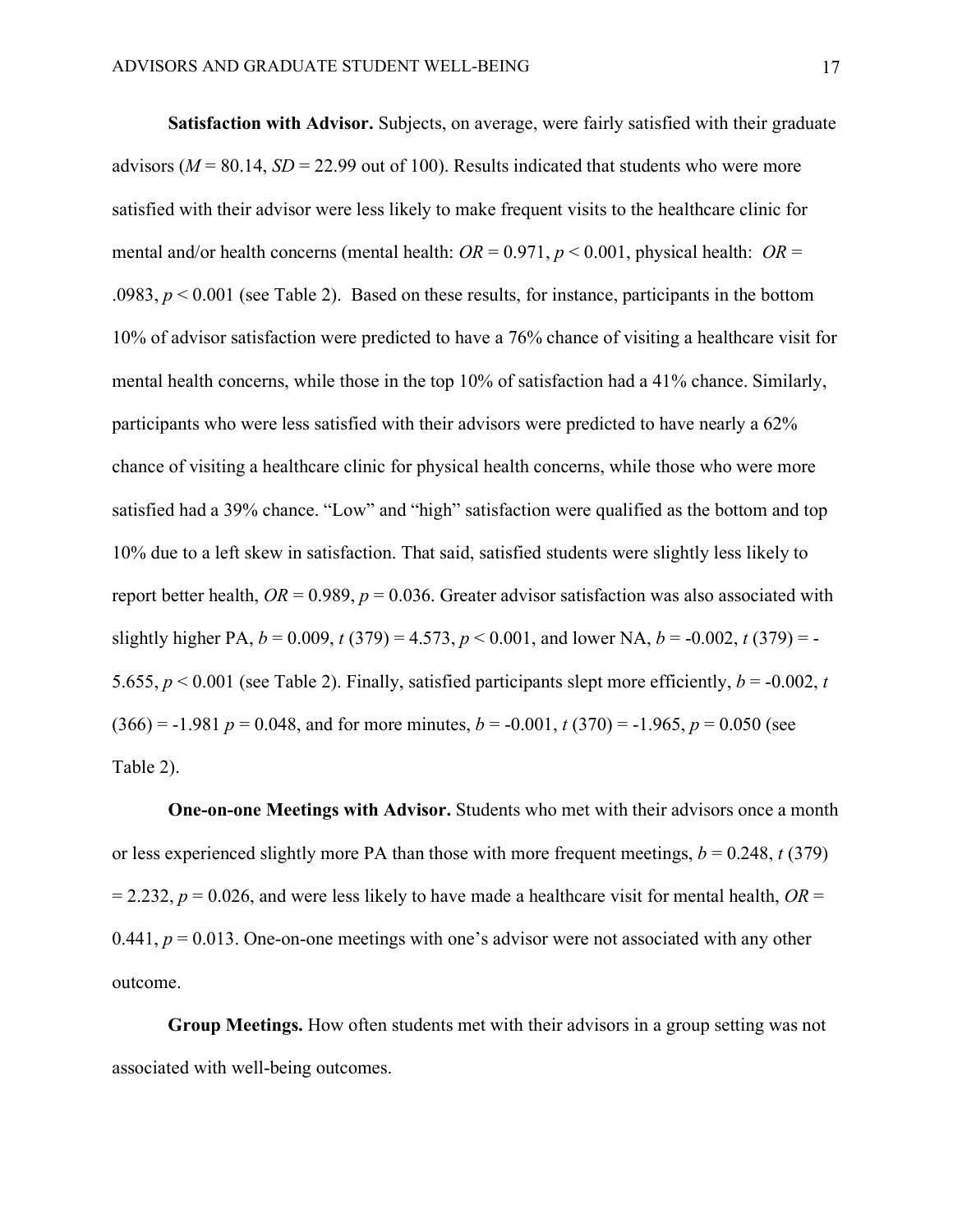**Email Frequency.** How often students received emails from their advisors was not associated with well-being outcomes.

# **Associations between Advisor Assignment Characteristics and Well-being**

**How Advisors are Initially Assigned.** Individuals who had an advisor assigned to them by the program were less likely than students who chose their advisors to report better health, *OR*   $= 0.469$ ,  $p = 0.045$ , but had no other differences in outcomes.

**Control Over Switching Advisors.** Students who reported more control over switching their advisor were slightly less likely to report better health,  $OR = 0.992$ ,  $p = 0.023$  (see Table 2). This variable, however, was not associated with any other outcome.

# **Stress Buffering Effects of Advisor and Assignment Characteristics on Well-Being**

 **Advisor Characteristics.** Advisor characteristics were each interacted with stress level to see if these factors buffered against the negative effects of stress on the dependent well-being variables. Among these interactions, only PA and NA showed effects. Specifically, at high stress (top 10%), participants with lower advisor satisfaction (bottom 10%) displayed lower PA as compared to those with similar stress but high advisor satisfaction,  $b = 0.004$ ,  $t(381) = 2.425$ , *p*  $= 0.016$  (Figure 1). Similarly, at high stress, lower advisor satisfaction was associated with higher NA as compared to those with similar stress but high advisor satisfaction,  $b = -0.0005$ , *t*  $(381) = -2.282$ ,  $p = 0.023$  (Figure 2). Also of note, holding satisfaction constant, the effect of stress was such that greater stress was associated with lower PA,  $b = -0.643$ ,  $t(381) = -4.932$ ,  $p <$ 0.001, and higher NA,  $b = 0.125$ ,  $t(381) = 7.001$ ,  $p < 0.001$ .

**Advisor Assignment Characteristics.** Department characteristics were also interacted with stress. Results indicated that low control  $(-1 SD)$  in being able to switch advisors was associated with a steeper decline in PA as stress increased as compared to those with higher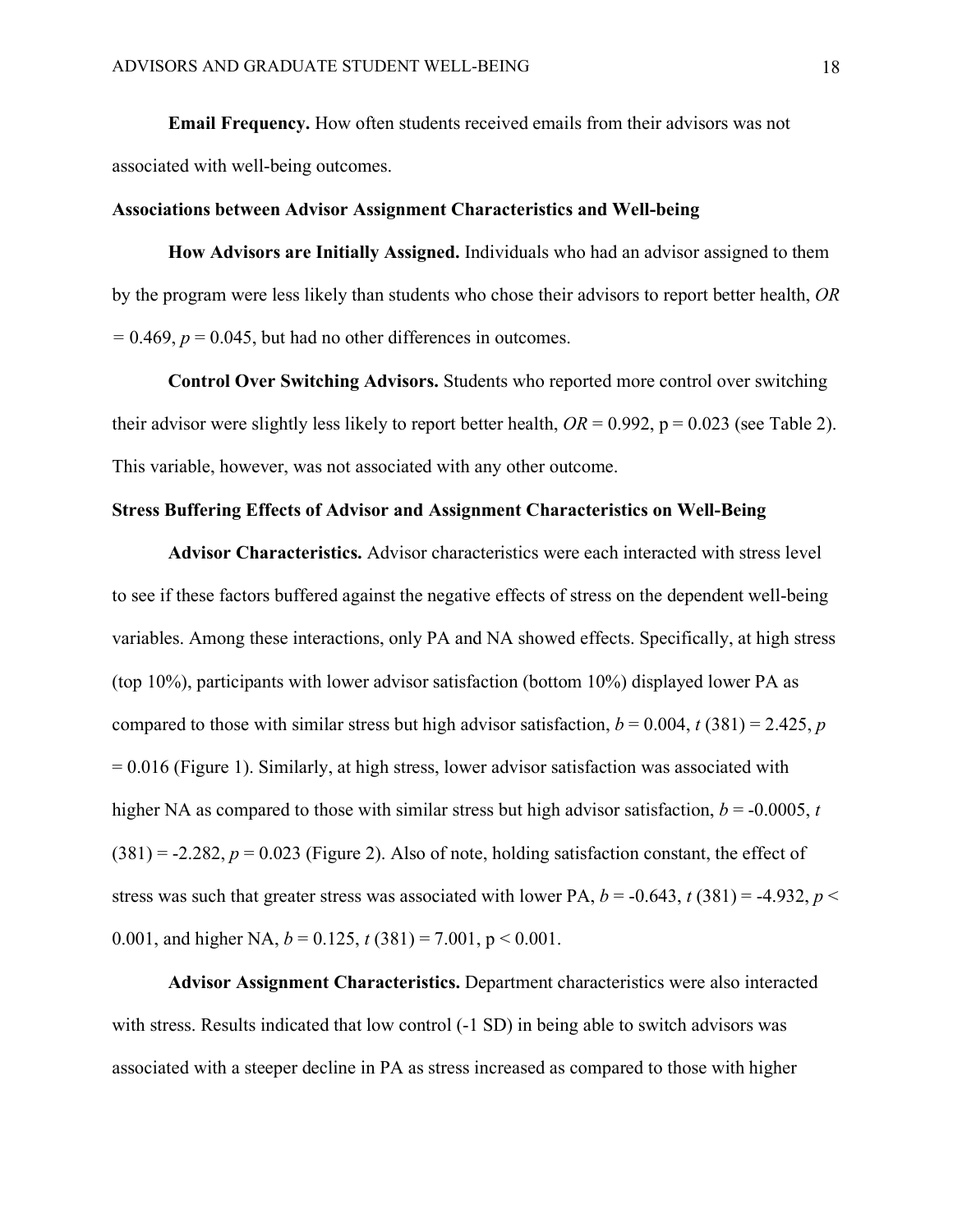perceived control (+1SD) over making a switch,  $b = 0.003$ ,  $t (380) = 2.301$   $p = 0.022$  (Figure 3). Again, holding the amount of control constant, effect of stress such that more stress was associated with less PA,  $b = -0.519$ ,  $t(380) = -6.550$ ,  $p < 0.001$ . No other interactions were significant.

# **Discussion**

This study found that the advisor-advisee relationship is robustly and consistently associated with graduate student well-being. Specifically, Ph.D. students who reported being satisfied with their advisor were less likely to make frequent visits to a healthcare clinic for mental and physical health services, slept better, and reported better psychological well-being (lower NA and higher PA). Further, there was an interaction such that the association between high stress and poorer psychological well-being was buffered by high advisor satisfaction. Our findings mirror previous research demonstrating that higher quality relationships outside of the academic context are connected with better physical and psychological well-being (Cohen, 2004; Hyun et al., 2006; Thoits, 1995, 2011), but are the first to show this connection in advisoradvisee relationships.

Other advisor features (e.g., frequency of meetings and online contact) were less robustly linked with wellness. Extremely frequent (e.g., more than once a week, weekly) meetings were associated with less PA as compared to those who met monthly, but this may be confounded by students who meet more often doing so because there are problems occurring (as compared to students whose work is going well and therefore require less supervision). Along these lines, regular lab meetings were not harmful, and in fact were associated with a reduction in helpseeking for mental health problems, perhaps indicating that it is not frequency of contact that is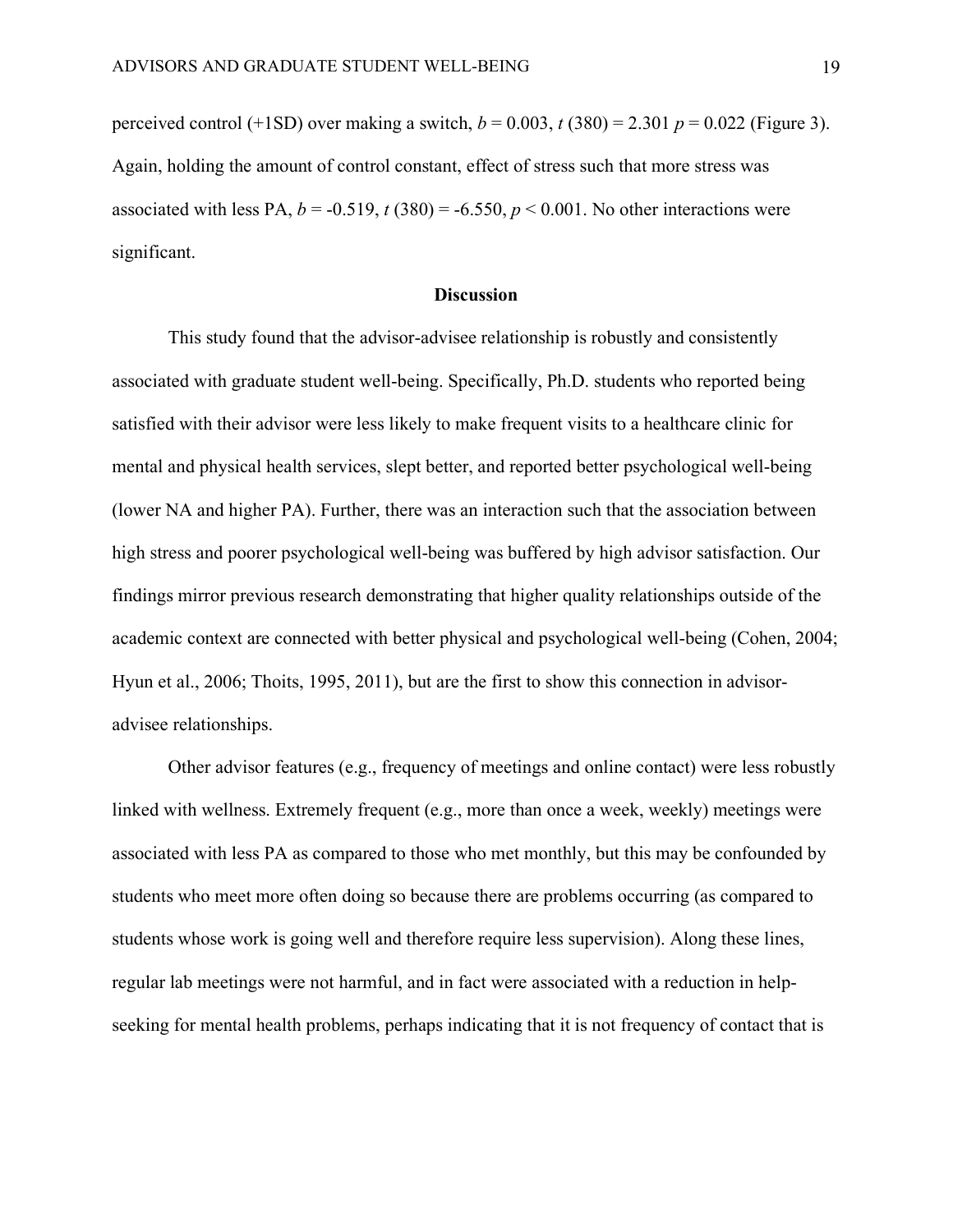harmful, but that intensive one-on-one contact may be indicative of something else (e.g., the need for micromanaging, solving ongoing research problems, needing a lot of help with work).

In regard to advisor assignment, our results suggest that picking your own advisor (versus having one assigned to you or feeling like you have no control) is tied to higher self-reported health. Nevertheless, there were not significant associations to well-being based on advisor control, but there was when there was more satisfaction with the advisor. That said, there was an interesting interaction whereby at high stress levels, not having the ability to switch advisors if desired was related to lower PA. While advisor changeability on its own was not associated with any benefit, when paired with high stress, it matters. Knowing that you can leave a relationship if necessary may provide a sense of control that is known to have an array of stress and health related benefits (Wallston et al., 1987).

Overall, while our data set is cross-sectional, our results are consistent with the broader social relationship literature and support the idea that high quality relationships buffer against the harmful wellbeing effects of stress (Cohen, 2004; Cohen & Wills, 1985). It is also in line with the large literature on well-being correlations with positive social relationships (e.g., Gross & John, 2003), given our findings that high quality advisor-advisee relationships (as measured by satisfaction) are tied to higher positive emotion, and reduced stress and negative emotion. Likely related to these psychological benefits, this satisfaction was also associated with better sleep quality and efficiency. Sleep is especially critical in a student's life given that on its own it is tied to physiological and health consequences (Cohen et al., 2009), as well as educational consequences (Gaultney, 2010). This provides one plausible pathway to future health concerns and academic stress-inducing problems. Along these lines, advisor satisfaction was also related to a reduced need to seek out frequent mental and physical health assistance at care facilities.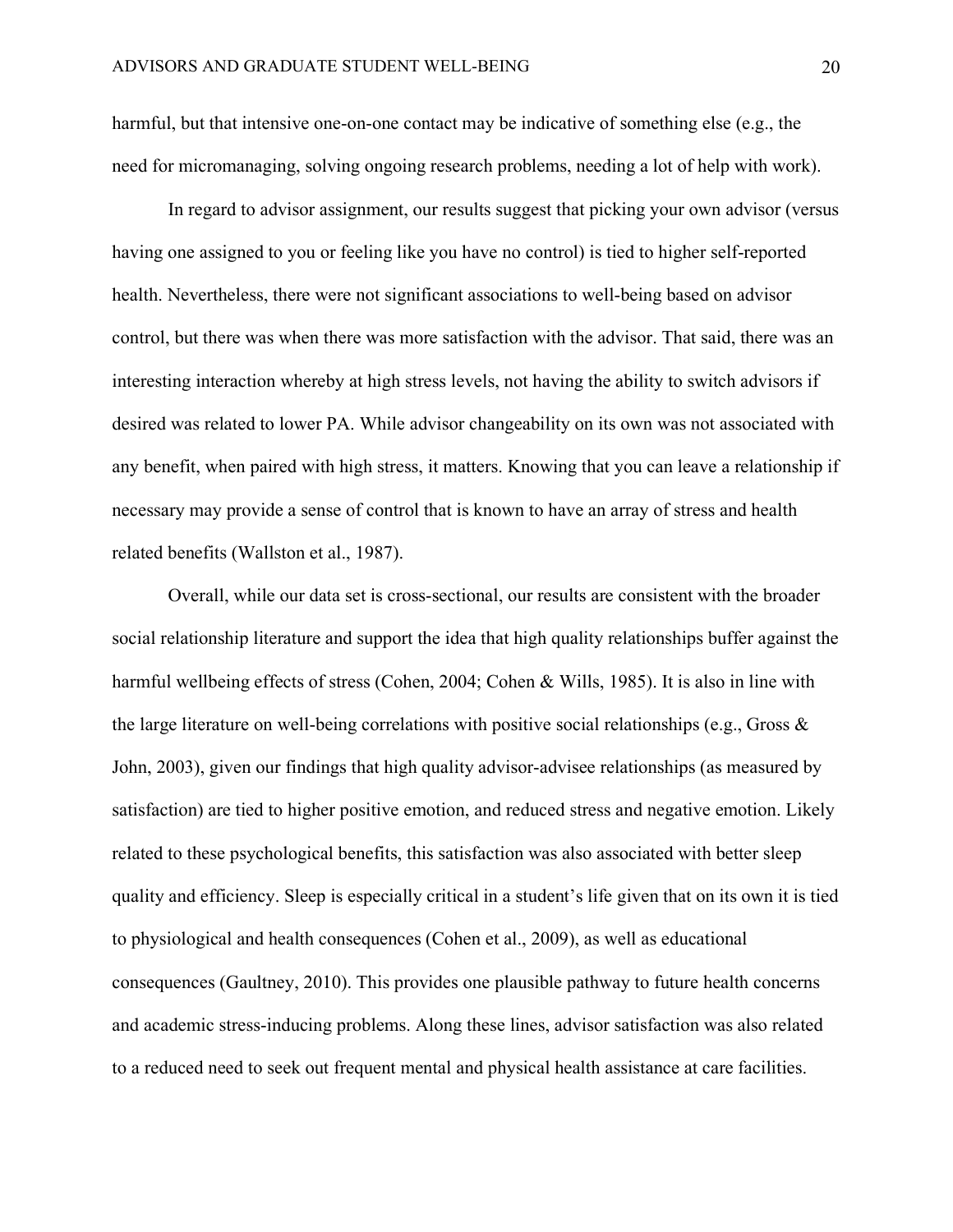Thus, it may be that like other research on the robust health consequences of social relationships (e.g., Holt-Lunstad et al., 2010), that this central relationship in a graduate student's life can have important downstream health consequences. Further longitudinal studies and studies with objective health markers are necessary to unpack this possibility.

There were also a few counterintuitive findings. For instance, students who seldom met with their advisors one-on-one were less likely to report visiting a healthcare clinic for mental health concerns and reported higher PA. One possible explanation may be that struggling students need to have more frequent meetings to discuss and address such struggles. Students who have gained some independence and who are successfully making progress on their projects are indeed likely to be in better spirits and require less frequent advisor assistance. In addition, frequent meetings, especially if the advisor relationship is strained or stress-inducing, can be a source of stress in itself.

#### **Limitations**

This work has strengths and limitations that should be considered. The largest limitation is that the data is cross-sectional, therefore we cannot determine directionality. Based on extensive experimental and prospective longitudinal work indicating downstream effects of social relationships on well-being, we hypothesize that it is the relationship characteristics that lead to the well-being outcomes. That said, based on our study design, it is equally possible that high student depression, illness, and stress leads to a more strained and less satisfying advisoradvisee relationship. At the same time, this direction is not feasible with some of the other variables that are more objective and not alterable by the student (e.g., whether or not a student can switch advisors, how the advisor match is done by the department). Another weakness is that due to the on-line methodology, we had to rely on self-report. Future studies should consider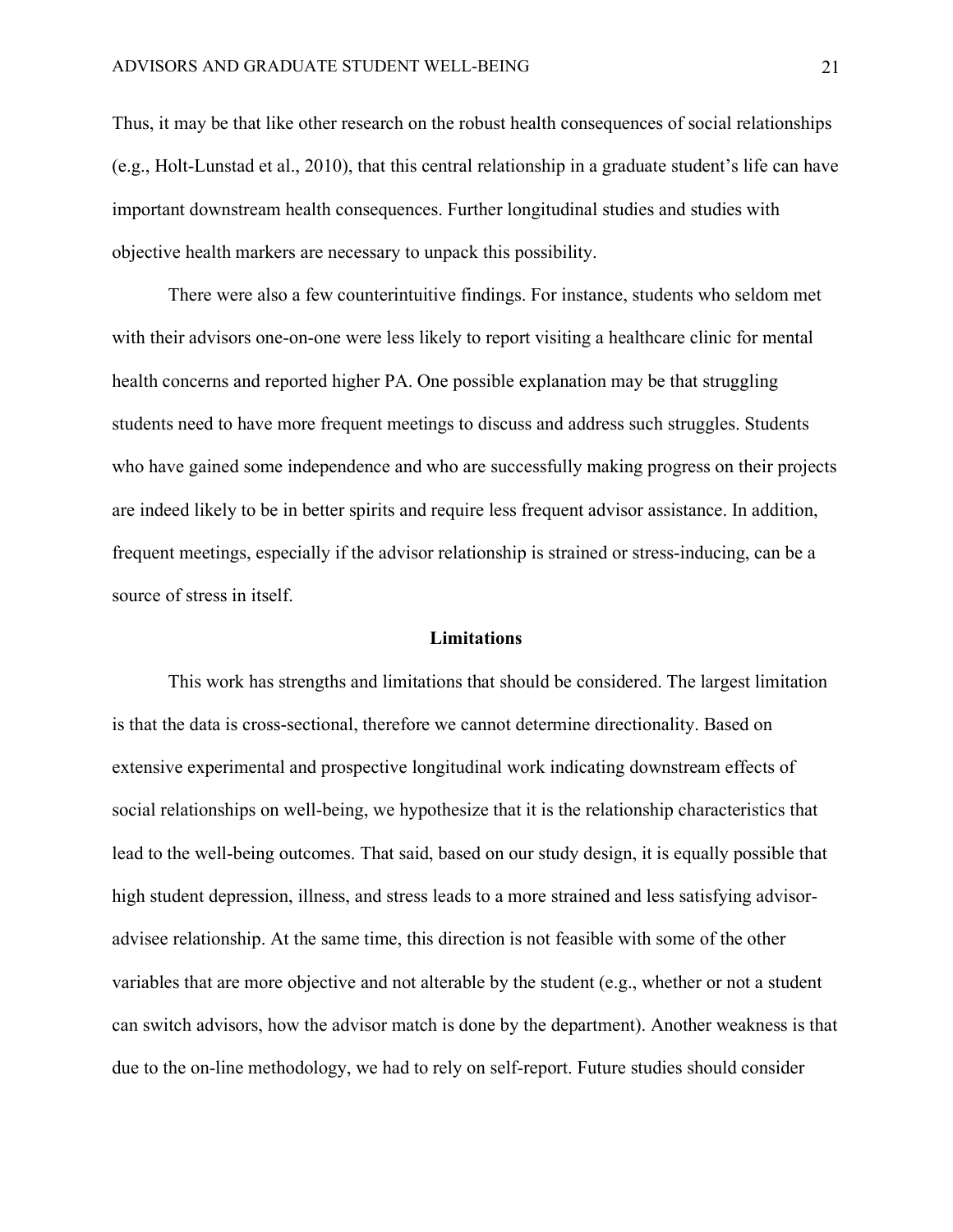objective health, behavioral, and physiological measurements as well as observer evaluations of advisor-advisee relationships (e.g., by graduate program coordinators or the faculty advisor). Related to this point, we did not study advisors in this study. Bad quality relationships are harmful to everyone, and university faculty are no exception. Given observed high levels of stress and burnout in professors (Lackritz, 2004), future work on the association between negative advisee relationships or problematic students and faculty well-being should also be considered.

Although our study did not directly test how the advisor-advisee relationship moderated the effects of stress on health outcomes, future longitudinal studies can perhaps implement interventions that are meant to improve the advisor-advisee relationship and test its direct effects. Finally, because we did not collect data on the anticipated year or graduation or the mean time to degree for each individual, we were unable to look at possible interesting interactions and effects of these variables on student well-being and the advisor-advisee relationship. Future studies should also consider how the impact of certain factors, such as frequency and content of advisor consultations, changes over time (especially in the context of time to graduation), and how these factors relate to well-being. Despite these limitations, this study does point to the importance of a neglected topic that may have important implications for student health and university community well-being more broadly.

#### **Conclusion**

Professors are not typically trained to foster healthy relationships with their advisees, nor are students taught important skills on how to maintain or promote the quality of their advisor relationship (or what to do if it has to end). At minimum, universities should be required to have guidelines of what an advisor's role is, and remediation/grievance programs for professors or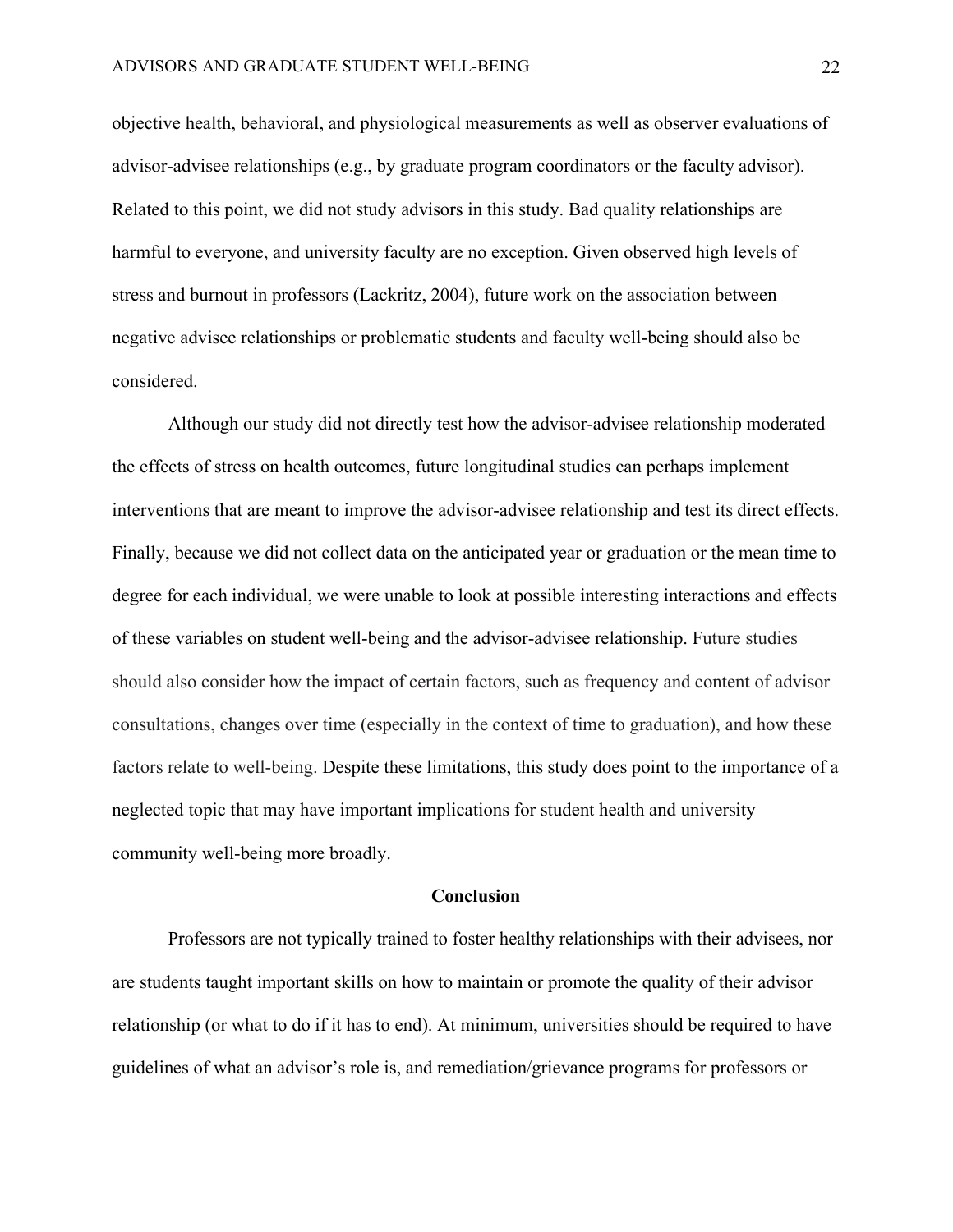students with a history of advisee-advisor relationships problems, possibly even some equivalent of couples counseling. While there are many factors critical to an institution's success, graduate student drop out and graduate student ill health is a source of a huge amount of wasted institutional money and faculty effort. Attrition rates for doctoral students has been as high as 50% (Gilmore et al., 2016) with rates being even higher for students of color in Predominantly White Institutions (McClain & Perry, 2017). Pairing past work that shows that inadequate advisement (Chrzanowski & Poudyal, 2019) and poor advisor-advisee relationship (Lovitts, 2001) associated with high attrition rates, past work tying future academic success to advisor relationship quality (Pizzolato, 2008; Schlosser et al., 2011), and now this study's findings on the well-being correlates of this relationship, it would behoove universities to start thinking carefully about how to foster healthy faculty-graduate student relationships.

While further longitudinal work is needed to flush out the long term effects of this relationship, it is already clear that education experts and psychologists need to work together for a variety of reasons to develop support groups, advisor specific counseling, mentor training programs, and other creative interventions to help improve advisor-graduate student relationships for campus well-being and success. Further, should the reverse directionality argument also be true, that is, that poor student well-being leads to bad relationships with advisors, then it is time to spend more resources on fostering graduate student well-being more seriously. Given the importance of the advisor relationship to future success, it may be that a two-pronged approach is needed, both working to strengthen individual student well-being as well as heading suggestions (e.g., by Johnson and Huwe, 2002), to promote a culture of mentoring and effective conflict resolution.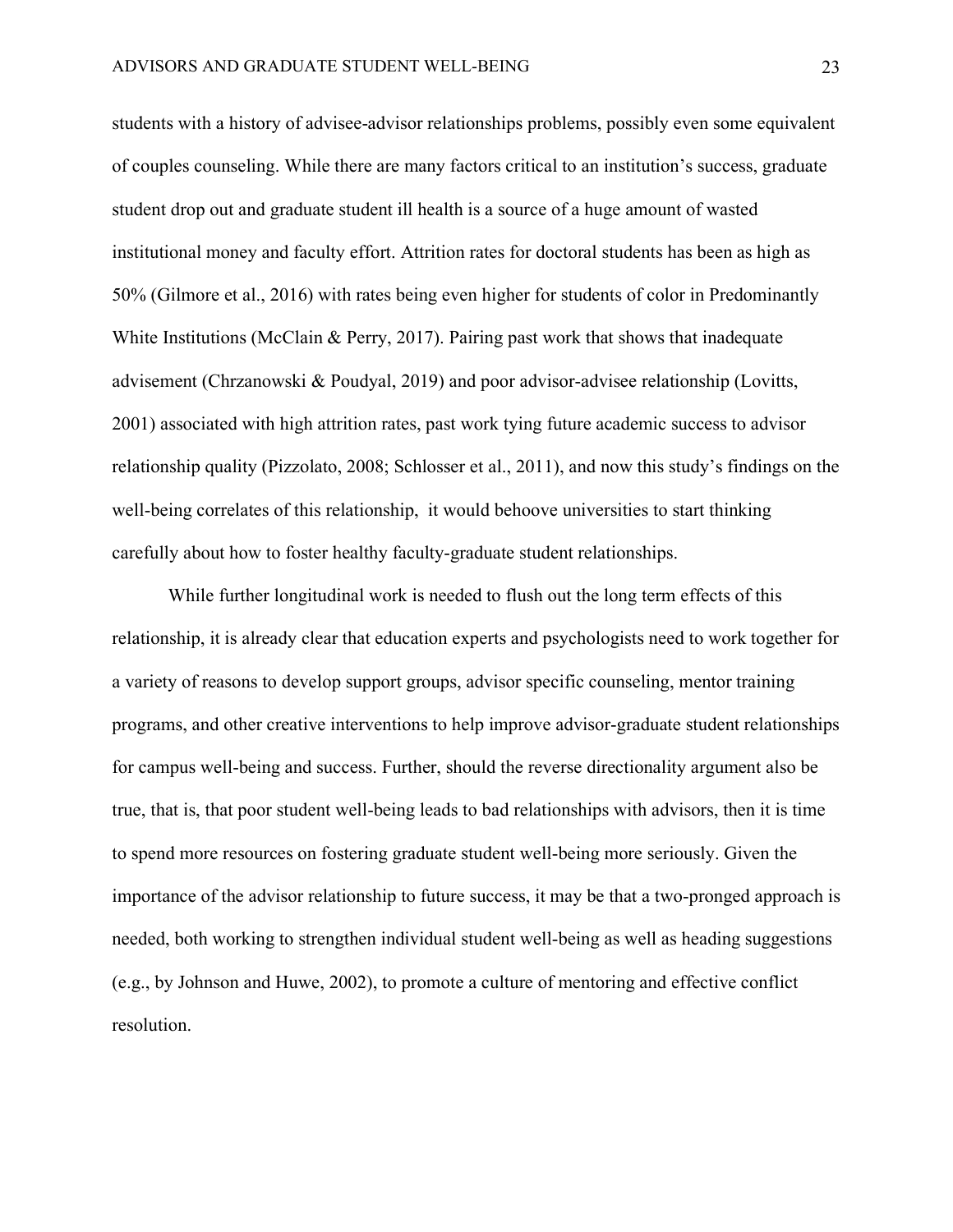# References

- Allen, J. M., & Smith, C. L. (2008). Importance of, responsibility for, and satisfaction with academic advising: A faculty perspective. *Journal of College Student Development, 49*(5), 397–411.
- Backels, K., & Wheeler, I. (2001). Faculty perceptions of mental health issues among college students. *Journal of College Student Development*, 42(2), 173-86.
- Barbuto, J. E., Story, J. S., Fritz, S. M., & Schinstock, J. L. (2011). Full range advising: Transforming the advisor-advisee experience. *Journal of College Student Development*, *52*(6), 656-670. https://doi.org/10.1353/csd.2011.0079
- Barnes, B. J., & Austin, A. E. (2009). The role of doctoral advisors: A look at advising from the advisor's perspective. *Innovative Higher Education*, *33*(5), 297-315.
- Barnett, S., Roach, S., & Smith, M. (2006). Microskills: Advisor behaviors that improve communication with advisees. *NACADA Journal, 26*(1), 6-12.
- Buysse, D. J., Reynolds III, C. F., Monk, T. H., Berman, S. R., & Kupfer, D. J. (1989). The Pittsburgh Sleep Quality Index: A new instrument for psychiatric practice and research. *Psychiatry Research*, *28*(2), 193-213.
- Carroll, J. E., Irwin, M. R., Merkin, S. S., & Seeman, T. E. (2015). Sleep and multisystem biological risk: A population-based study. *Plos ONE*, *10*(2), 1-15.
- Chrzanowski, S. M., & Poudyal, R. (2019). Attrition in graduate school versus other health professional programs: Etiologies and solutions. *Medical Science Educator*, 29(1), 329- 331.
- Cohen, S. (2004). Social relationships and health. *American psychologist*, *59*(8), 676-684.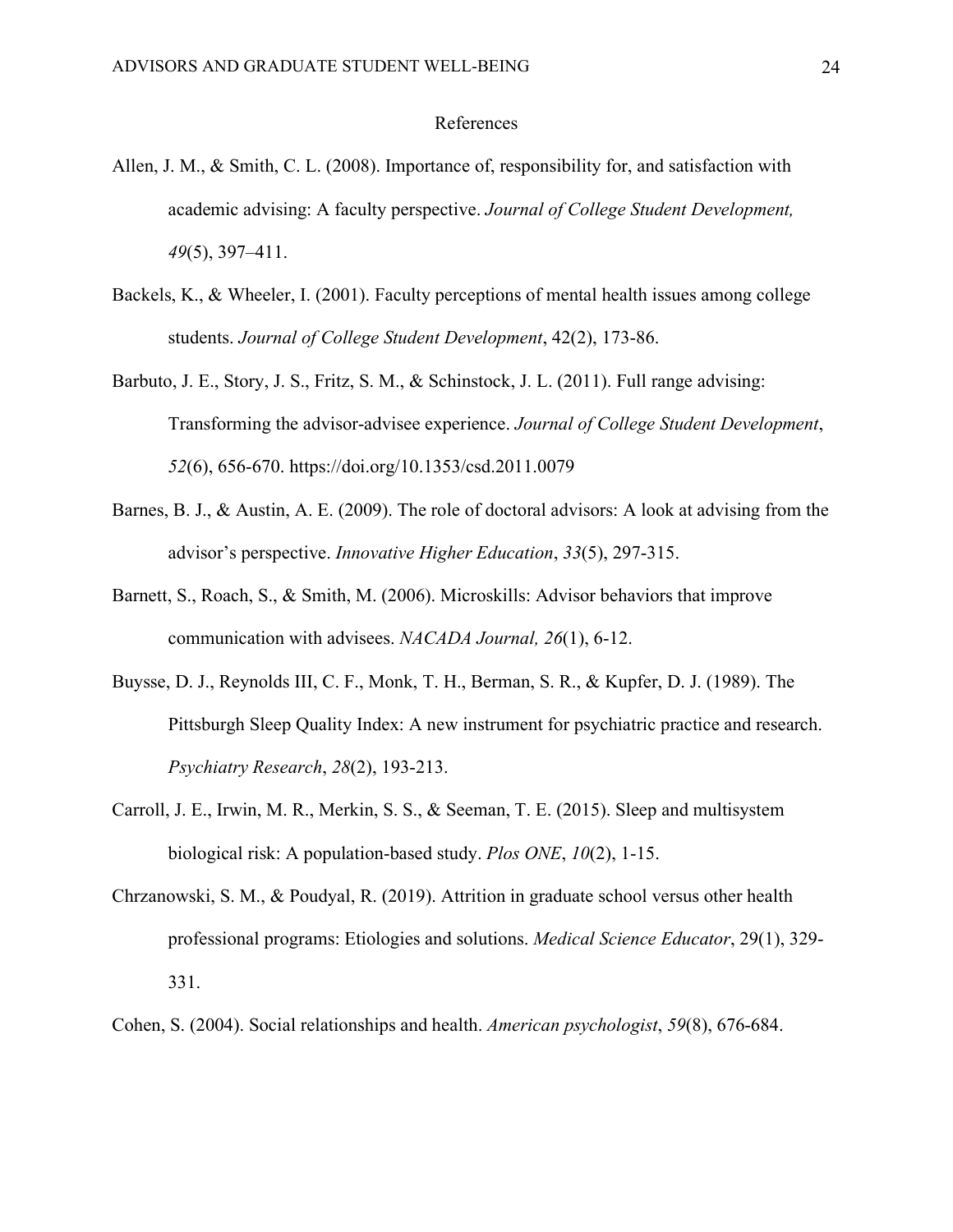- Cohen, S., Doyle, W. J., Turner, R. B., Alper, C. M., & Skoner, D. P. (2003). [Emotional style](http://www.ncbi.nlm.nih.gov/pubmed/?term=12883117)  [and susceptibility to the common cold.](http://www.ncbi.nlm.nih.gov/pubmed/?term=12883117) *Psychosomatic Medicine*, 65, 652–657.
- Cohen, S., Janicki-Deverts, D., & Miller, G. E. (2007). Psychological stress and disease. *Jama*, *298*(14), 1685-1687.
- Cohen, S., Doyle, W. J., Alper, C. M., Janicki-Deverts, D., & Turner, R. B. (2009). Sleep habits and susceptibility to the common cold. *Archives of Internal Medicine*, 169(1), 62-67.
- Cohen, S., & Pressman, S. (2004). *The stress-buffering hypothesis*. In N. Anderson (Ed.), Encyclopedia of health and behavior (pp. 780 782). Thousand Oaks, CA: Sage Publications.
- Cohen, S., & Wills, T. A. (1985). Stress, social support, and the buffering hypothesis. *Psychological Bulletin*, *98*(2), 310-357.
- Cross, M. P., & Pressman, S. D. (2018). Say cheese? The connections between positive facial expressions in student identification photographs and health care seeking behavior. *Journal of Health Psychology*, 1359105318790066.
- Curtin, N., Stewart, A. J., & Ostrove, J. M. (2013). Fostering academic self-concept: Advisor support and sense of belonging among international and domestic graduate students. *American Educational Research Journal*, *50*(1), 108-137.
- Drake, J. K. (2011). The role of academic advising in student retention and persistence. *About Campus*, *16*(3), 8-12.
- Evans, T. M., Bira, L., Gastelum, J. B., Weiss, L. T., & Vanderford, N. L. (2018). Evidence for a mental health crisis in graduate education. *Nature Biotechnology*, *36*(3), 282.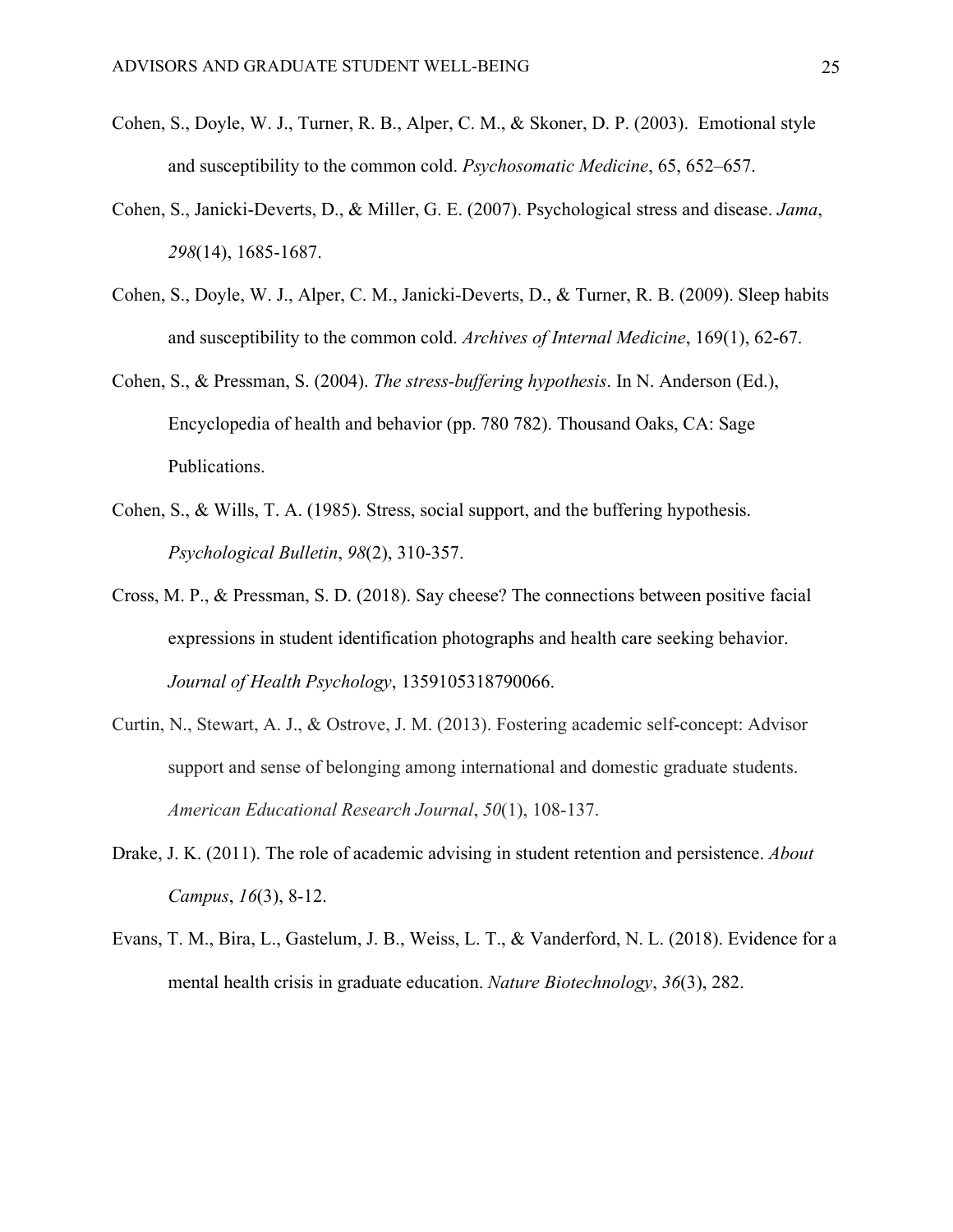- Faul, F., Erdfelder, E., Buchner, A., & Lang, A. G. (2009). Statistical power analyses using G\* Power 3.1: Tests for correlation and regression analyses. *Behavior Research Methods*, *41*(4), 1149-1160.
- Faul, F., Erdfelder, E., Lang, A. G., & Buchner, A. (2007). G\* Power 3: A flexible statistical power analysis program for the social, behavioral, and biomedical sciences. *Behavior Research Methods*, *39*(2), 175-191.
- Feeney, B. C., & Collins, N. L. (2015). A new look at social support: A theoretical perspective on thriving through relationships. *Personality and Social Psychology Review*, *19*(2), 113- 147.
- Gaultney, J. F. (2010). The prevalence of sleep disorders in college students: Impact on academic performance. *Journal of American College Health*, *59*(2), 91-97.
- Gilmore, J., Wofford, A. M., & Maher, M. A. (2016). The flip side of the attrition coin: Faculty perceptions of factors supporting graduate student success. *International Journal of Doctoral Studies*, 11, 419-439.
- Graham, E. (2013). The experiences of minority doctoral students at elite research institutions. *New Directions for Higher Education*, (163), 77-87.
- Grandner, M. A. (2017). Sleep, health, and society. *Sleep Medicine Clinics, 12*(1), 1-22.
- Gross, J. J., & John, O. P. (2003). Individual differences in two emotion regulation processes: Implications for affect, relationships, and well-being. *Journal of Personality and Social Psychology*, *85*(2), 348.
- Hale, M. D., Graham, D. L., Johnson, D. M. (2009). Are students more satisfied with academic advising when there is congruence between current and preferred advising styles? *College Student Journal, 43*(2).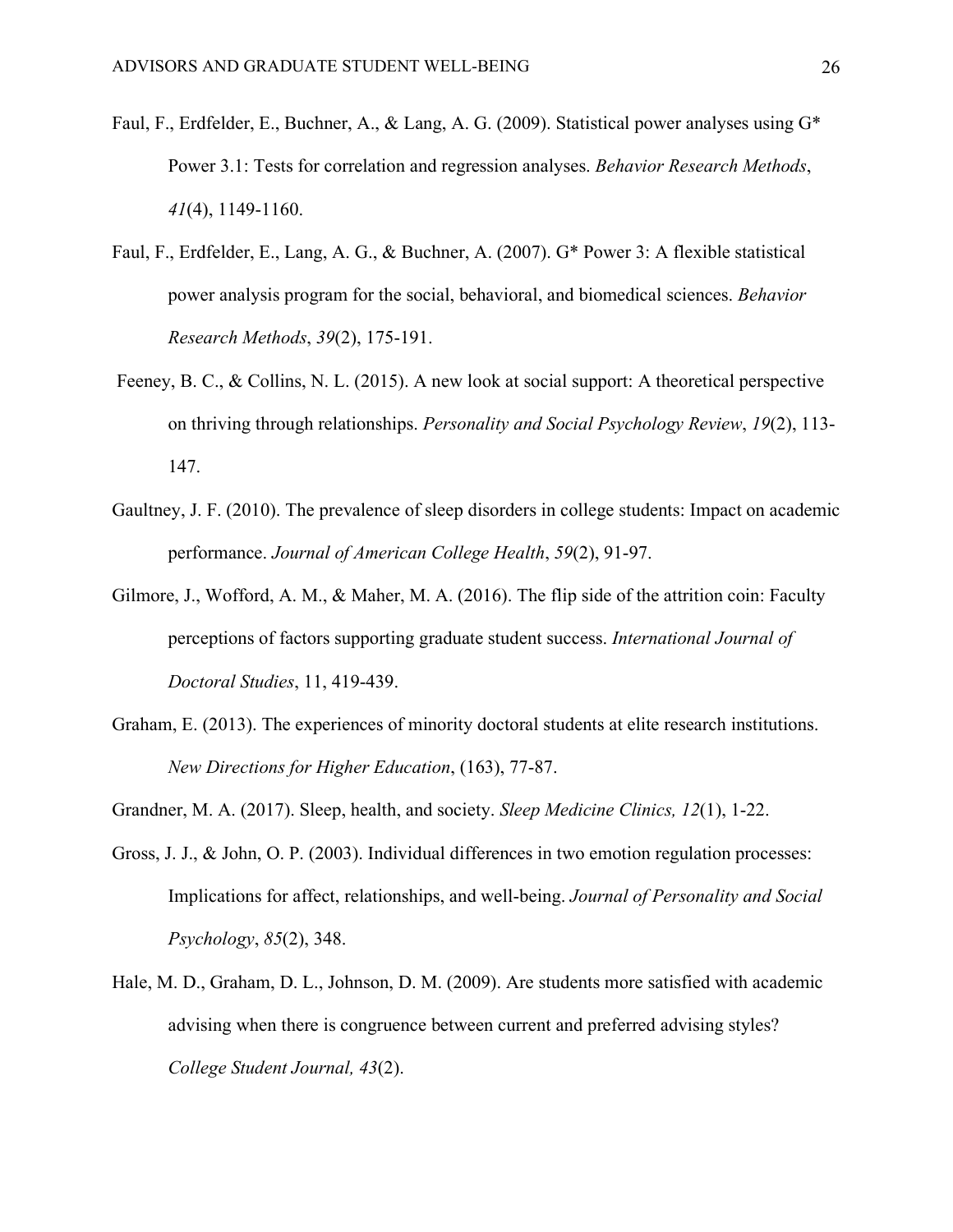- Harper, R., & Peterson, M. (2005). Mental health issues and college students. *NACADA Clearinghouse of Academic Advising Resources*.
- Heisserer, D.L., & Parette, P. (2002). Advising at-risk students in college and university settings. *College Student Journal*, 36(1), 69-84
- Holt-Lunstad, J., Smith, T. B., & Layton, J. B. (2010). Social relationships and mortality risk: A meta-analytic review. *Plos Medicine, 7(7), 1-20.*
- Hyun, J. K., Quinn, B. C., Madon, T., & Lustig, S. (2006). Graduate student mental health: Needs assessment and utilization of counseling services. *Journal of College Student Development, 47(3), 247-266.*
- Johnson, W. B., & Huwe, J. M. (2002). Toward a typology of mentorship dysfunction in graduate school. *Psychotherapy: Theory, Research, Practice, Training*, 39(1), 44-55.
- Krantz, D. S., Thorn, B., & Kiecolt-Glaser, J. (2013). How stress affects your health. August 10, 2017, http://www.apa.org/helpcenter/stress.aspx
- Lackritz, J. R. (2004). Exploring burnout among university faculty: Incidence, performance, and demographic issues. *Teaching and Teacher Education*, *20*(7), 713-729.
- Levecque, K., Anseel, F., De Beuckelaer, A., Van der Heyden, J., & Gisle, L. (2017). Work organization and mental health problems in Ph.D. students. *Research Policy*, *46*(4), 868- 879.
- Lopez, R. B., & Denny, B. T. (2019). Negative affect mediates the relationship between use of emotion regulation strategies and general health in college-aged students. *Personality and Individual Differences*, 151.
- Lovitts, B. E. (2001). *Leaving the ivory tower: The causes and consequences of departure from doctoral study.* New York, NY: Rowman and Littlefield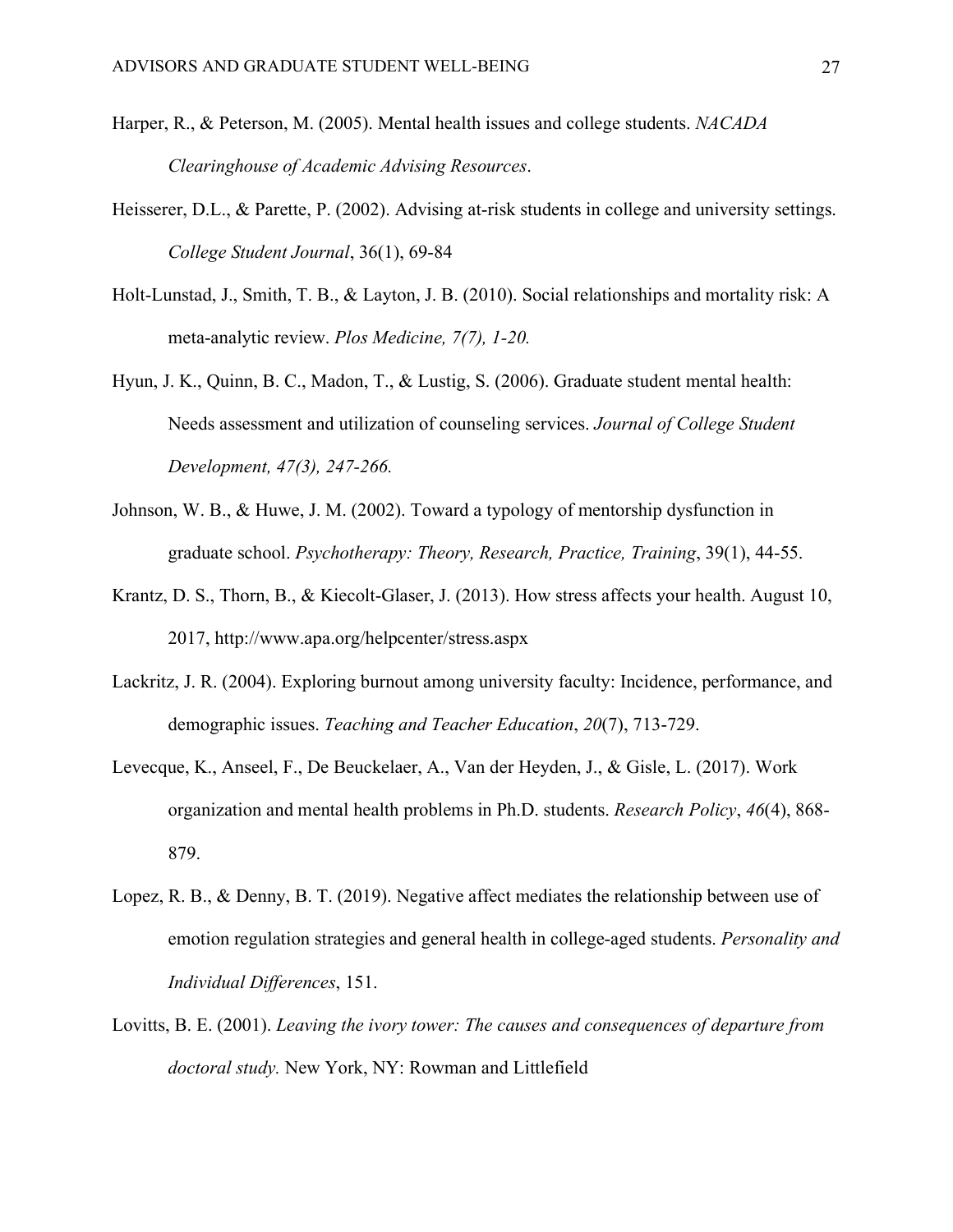- Lyubomirsky, S., King, L., & Diener, E. (2005). The benefits of frequent positive affect: Does happiness lead to success? *Psychological Bulletin*, *131*(6), 803.
- McClain, K. S., & Perry, A. (2017). Where did they go?: Retention rates for students of color at predominantly white institutions. *College Student Affairs Leadership*, *4*(1), 3.
- Mertz, N. T. (2004). What's a mentor, anyway? *Educational Administration Quarterly, 40,* 541– 560.
- Miller, G. E., Cohen, S., Pressman, S., Barkin, A., Rabin, B. S., & Treanor, J. J. (2004). Psychological stress and antibody response to influenza vaccination: When is the critical period for stress, and how does it get inside the body? *Psychosomatic Medicine*, *66*(2), 215-223.
- Noy, S., & Ray, R. (2012). Graduate students' perceptions of their advisors: Is there systematic disadvantage in mentorship? J*ournal of Higher Education, 83*(6), 876-914.
- O'Brien, M., Llamas, M., & Stevens, E. (2012). Lessons learned from four years of peer mentoring in a tiered group program within education. *Journal of the Australia and New Zealand Student Services Association,* 40, 7–15.
- Ozbay, F., Johnson, D. C., Dimoulas, E., Morgan III, C. A., Charney, D., & Southwick, S. (2007). Social support and resilience to stress: From neurobiology to clinical practice. *Psychiatry* (Edgmont), 4(5), 35.
- Pargett, K. (2011). *The effects of academic advising on college student development in higher education* (Unpublished master's thesis). University of Nebraska-Lincoln, Lincoln, NE. http://digitalcommons.unl.edu/cehsedaddiss/81/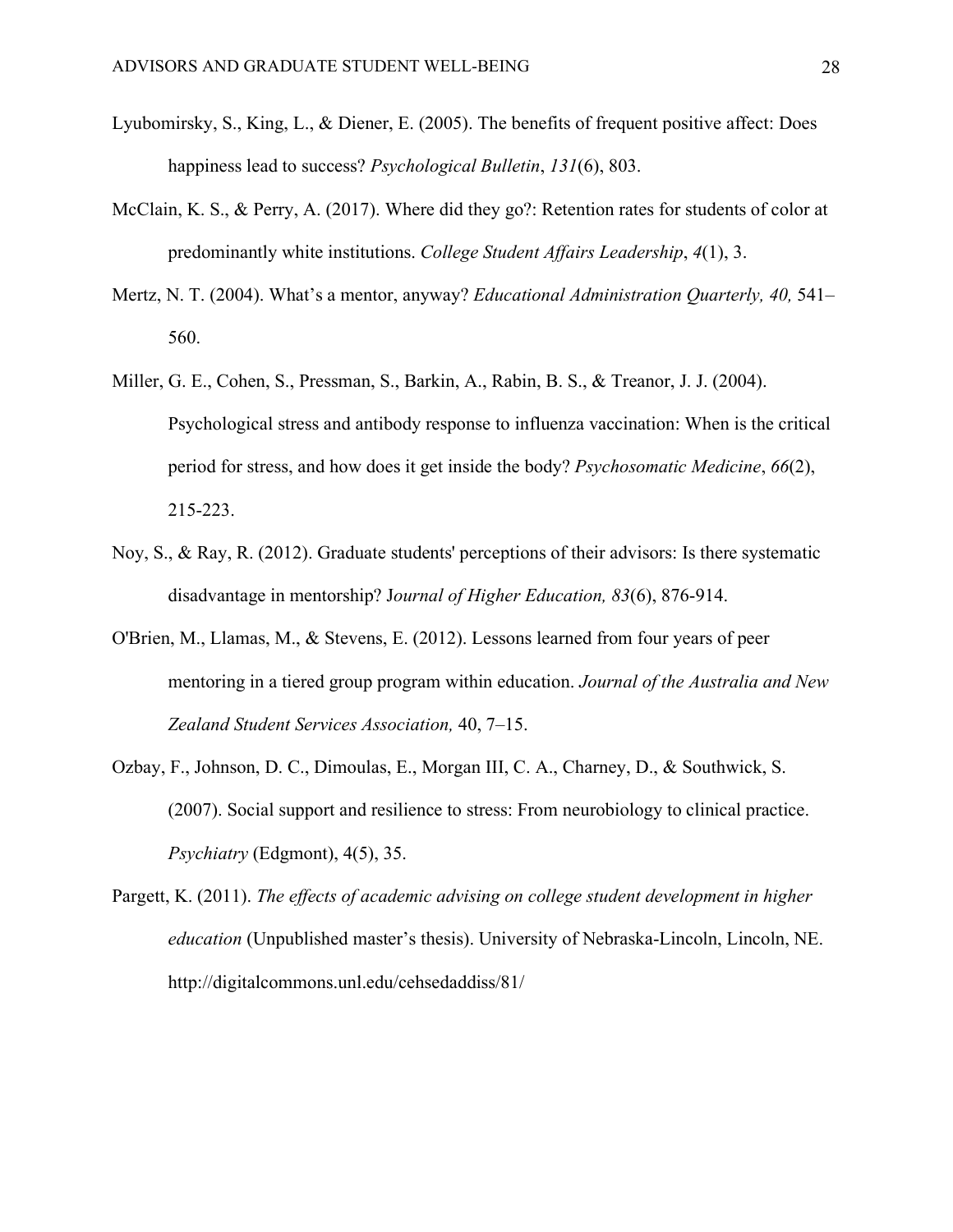- Pennebaker, J. W., Kiecolt-Glaser, J. K., & Glaser, R. (1988). Disclosure of traumas and immune function: Health implications for psychotherapy. *Journal of Consulting and Clinical Psychology*, *56*(2), 239.
- Pilcher, J. J., Ginter, D. R., & Sadowsky, B. (1997). Sleep quality versus sleep quantity: Relationships between sleep and measures of health, well-being and sleepiness in college students. *Journal of Psychosomatic Research*, *42*(6), 583-596.
- Pizzolato, J. E. (2008). Advisor, teacher, partner: Using the learning partnerships model to reshape academic advising. *About Campus, 13*(1), 18-25.
- Prati, G., & Pietrantoni, L. (2010). The relation of perceived and received social support to mental health among first responders: A meta-analytic review. *Journal of Community Psychology*, 38(3), 403–417.
- Pressman, S. D., Jenkins, B. N., Kraft-Feil, T. L., Rasmussen, H., & Scheier, M. F. (2017). The whole is not the sum of its parts: Specific types of positive affect influence sleep differentially. *Emotion*, *17*(5), 778.
- Pressman, S. D., Jenkins, B. N., & Moskowitz, J. T. (2019). Positive affect and health: What do we know and where next should we go? *Annual Review of Psychology*, 70, 627-650.
- Robles, T. F, Kiecolt-Glaser, J.K. (2003). The physiology of marriage: Pathways to health. *Physiology and Behavior*. 79:409–16.
- Rugg, G., & Petre, M. (2004). *The unwritten rules of PhD Research.* New York: Open University Press.
- Rummell, C. M. (2015). An exploratory study of psychology graduate student workload, health, and program satisfaction. *Professional Psychology: Research and Practice, 46*(6), 391– 399.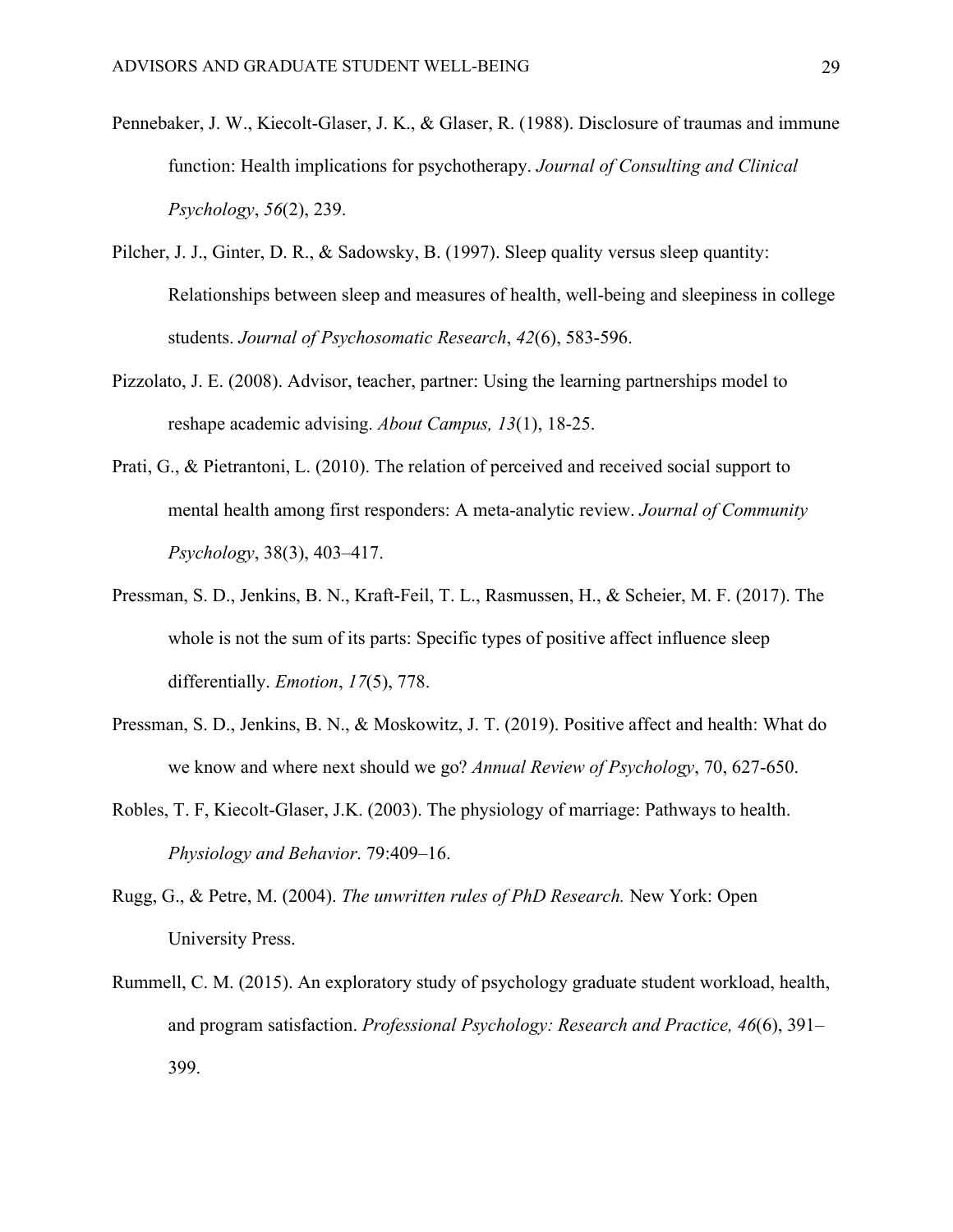- Scandura, T. A. (1998). Dysfunctional mentoring relationships and outcomes. *Journal of Management*, *24*(3), 449.
- Schlosser, L. Z., Lyons, H. Z., Talleyrand, R. M., Kim, B. S., & Johnson, W. B. (2011). Advisoradvisee relationships in graduate training programs. *Journal of Career Development, 38,*   $3-18.$
- Soria, K. M. (2012). Advising satisfaction: Implications for first-year students' sense of belonging and student retention. *Mentor: An Academic Advising Journal*, 1.
- Strine, T. W., Chapman, D. P., Balluz, L., & Mokdad, A. H. (2008). Health-related quality of life and health behaviors by social and emotional support. *Social Psychiatry & Psychiatric Epidemiology*, *43*(2), 151-159.
- Thoits, P. A. (1995). Stress, coping, and social support processes: Where are we? What next? *Journal of Health and Social Behavior,* 35:53–79.
- Thoits, P. A. (2011). Mechanisms linking social ties and support to physical and mental health. *Journal of Health and Social Behavior*, *52*(2), 145-161.
- Tinto, V. (1999). Taking retention seriously: Rethinking the first year of college. *NACADA Journal*, *19*(2), 5–9.
- Umberson, D., & Montez, J. K. (2010). Social relationships and health: A flashpoint for health policy. *Journal of Health and Social Behavior*, *51*(Suppl), S54–S66.
- Usala, P. D., & Hertzog, C. (1989). Measurement of affective states in adults: Evaluation of an adjective rating scale instrument. *Research on Aging*, *11*(4), 403-426.
- The Vasquez refernece has been corrected to: Vasquez, M. J., Lott, B., García-Vázquez, E., Grant, S. K., Iwamasa, G. Y., Molina, L. E., ... & Vestal-Dowdy, E. (2006). Personal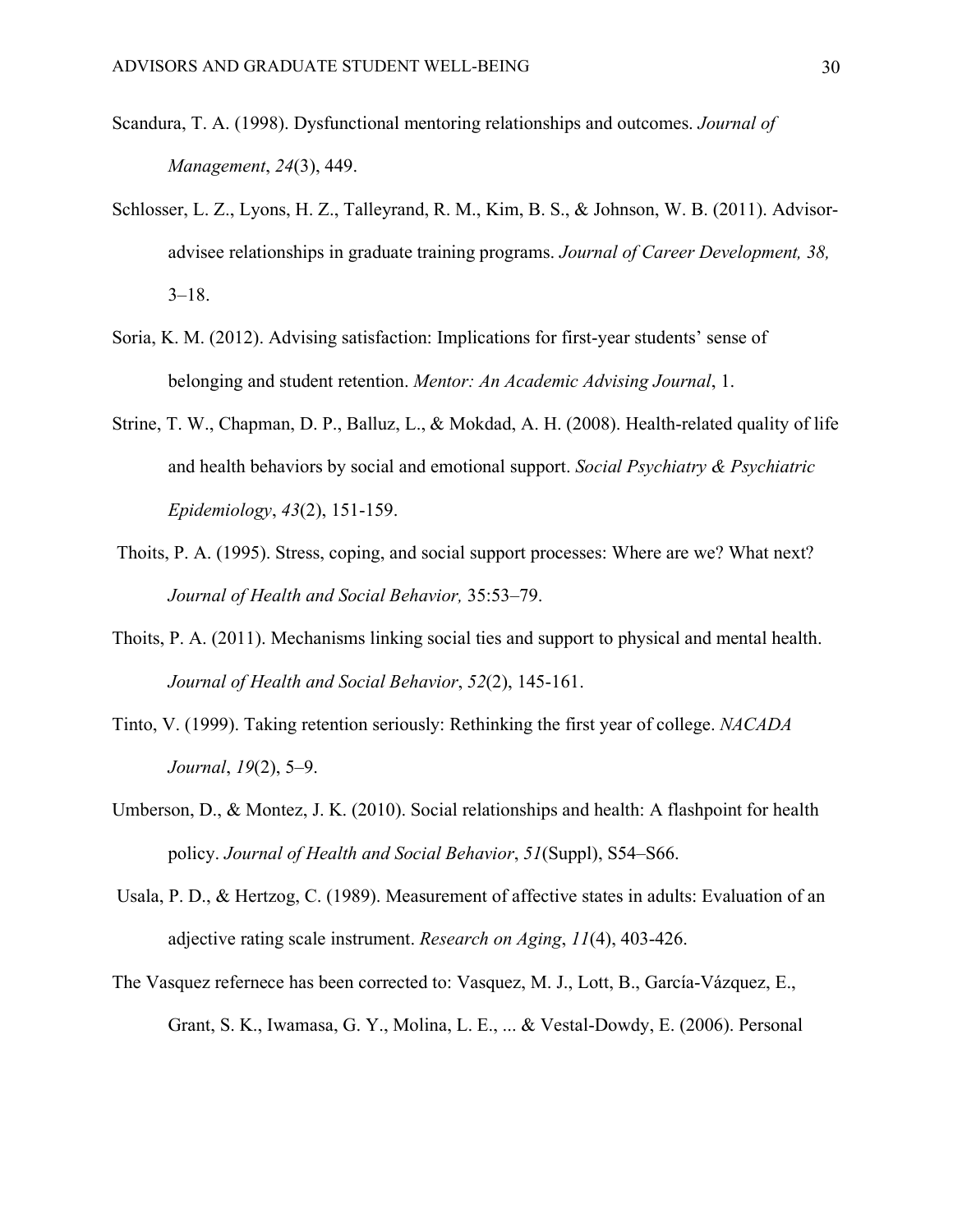reflections: Barriers and strategies in increasing diversity in psychology. *American Psychologist*, 61(2), 157.

- Wong, M. L., Lau, E. Y. Y., Wan, J. H. Y., Cheung, S. F., Hui, C. H., & Mok, D. S. Y. (2013). The interplay between sleep and mood in predicting academic functioning, physical health and psychological health: A longitudinal study. *Journal of Psychosomatic Research*, *74*(4), 271-277.
- World Health Organization. (2019). Constitution. https://www.who.int/about/who-weare/constitution
- Yawn, B., Goodwin, M. A., Zyzanski, S. J., & Stange, K. C. (2003). Time use during acute and chronic illness visits to a family physician. *Family Practice*, *20*(4), 474-477.
- Yusufov, M., Nicoloro-SantaBarbara, J., Grey, N. E., Moyer, A., & Lobel, M. (2019). Metaanalytic evaluation of stress reduction interventions for undergraduate and graduate students. *International Journal of Stress Management*, 26(2), 132.
- Zawadzki, M. J., Graham, J. E., & Gerin, W. (2013). Rumination and anxiety mediate the effect of loneliness on depressed mood and sleep quality in college students. *Health Psychology, 32,* 212–222.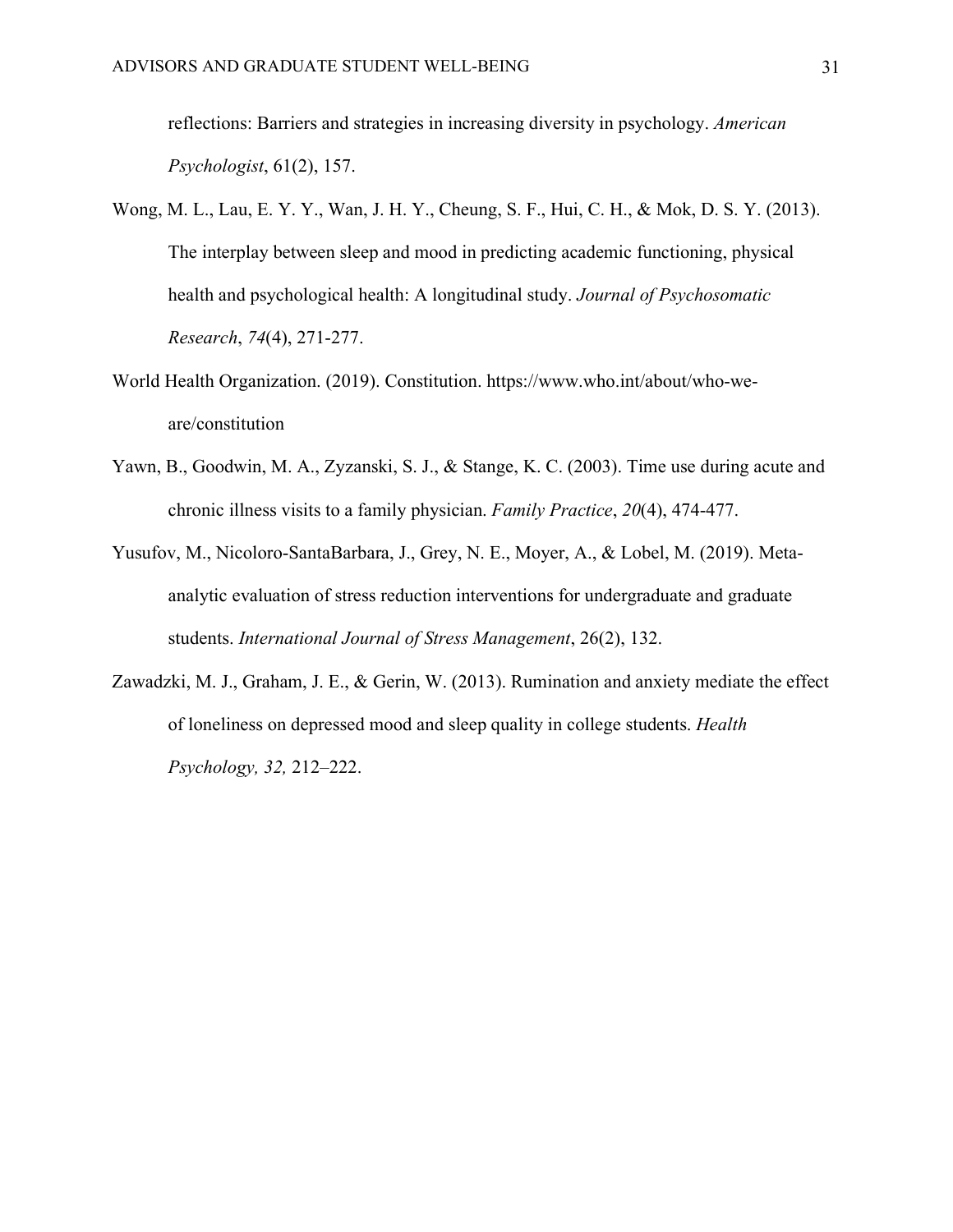

**Fig 1** The interaction between advisor satisfaction and stress on positive affect (PA).



**Fig 2** The interaction between advisor satisfaction and stress on negative affect (NA).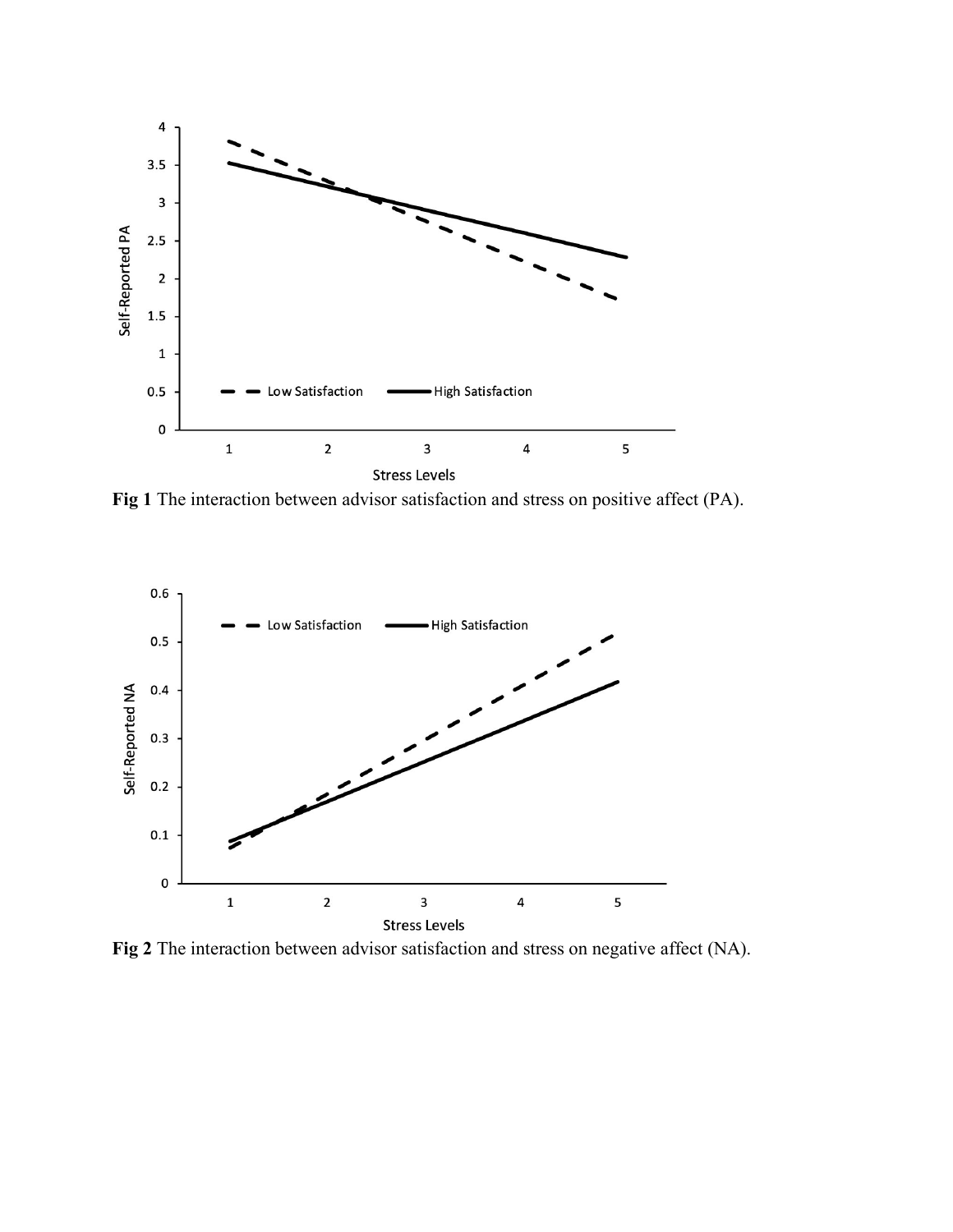

**Fig 3** The interaction between control over switching advisors and stress on positive affect (PA).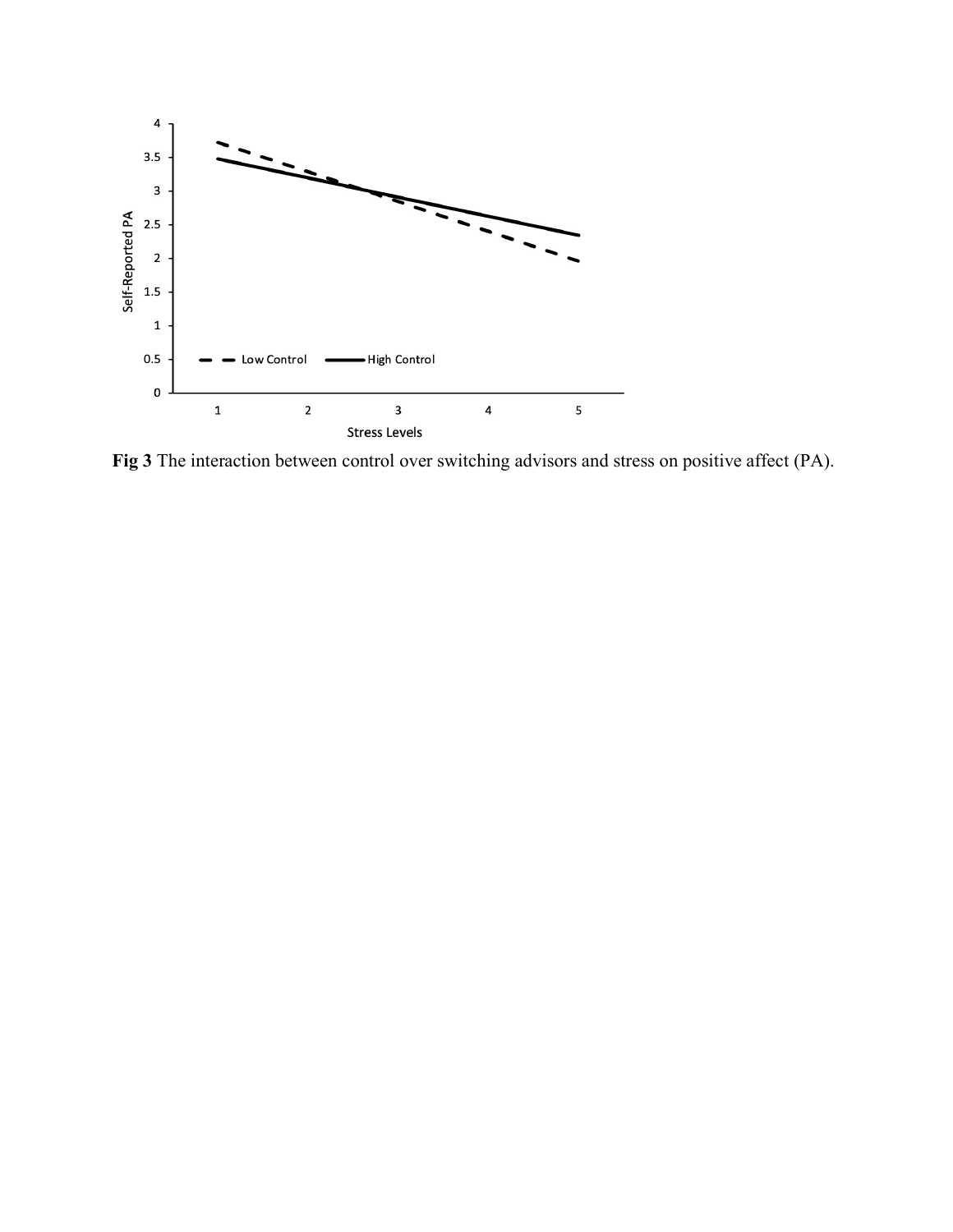| Table 1. Advisor Characteristics         |                              |                                                       |                                                            |            |                  |                            |                   |
|------------------------------------------|------------------------------|-------------------------------------------------------|------------------------------------------------------------|------------|------------------|----------------------------|-------------------|
|                                          | <b>Better Health</b><br>(OR) | <b>Healthcare Visits</b><br>for Mental Health<br>(OR) | <b>Healthcare Visits</b><br>for Physical<br>Health<br>(OR) | PA<br>(b)  | <b>NA</b><br>(b) | Sleep<br>Efficiency<br>(b) | Sleep Time<br>(b) |
| Satisfaction 0.989*                      |                              | $0.971***$                                            | $0.983**$                                                  | $0.009***$ | $-0.002***$      | $-0.002*$                  | $-0.001*$         |
| Email<br>(seldom)                        | 0.94                         | 0.807                                                 | 0.636                                                      | 0.16       | $-0.011$         | $-0.108$                   | $-0.029$          |
| Email<br>(very<br>often)                 | 0.875                        | 0.96                                                  | 1.269                                                      | 0.102      | $-0.002$         | 0.053                      | $-0.002$          |
| Group<br>Meeting<br>(seldom)             | 1.068                        | 0.695                                                 | 0.951                                                      | 0.049      | $-0.014$         | 0.094                      | 0.028             |
| Group<br>Meeting<br>(very<br>often)      | 1.436                        | 0.513                                                 | 0.513                                                      | 0.069      | 0.011            | 0.043                      | 0.001             |
| On-on-one<br>meetings<br>(seldom)        | 0.885                        | $0.441*$                                              | 1.066                                                      | $0.248*$   | $-0.016$         | $-0.013$                   | $-0.004$          |
| On-on-one<br>meetings<br>(very<br>often) | 0.936                        | 0.945                                                 | 1.066                                                      | 0.02       | 0.018            | 0.042                      | 0.021             |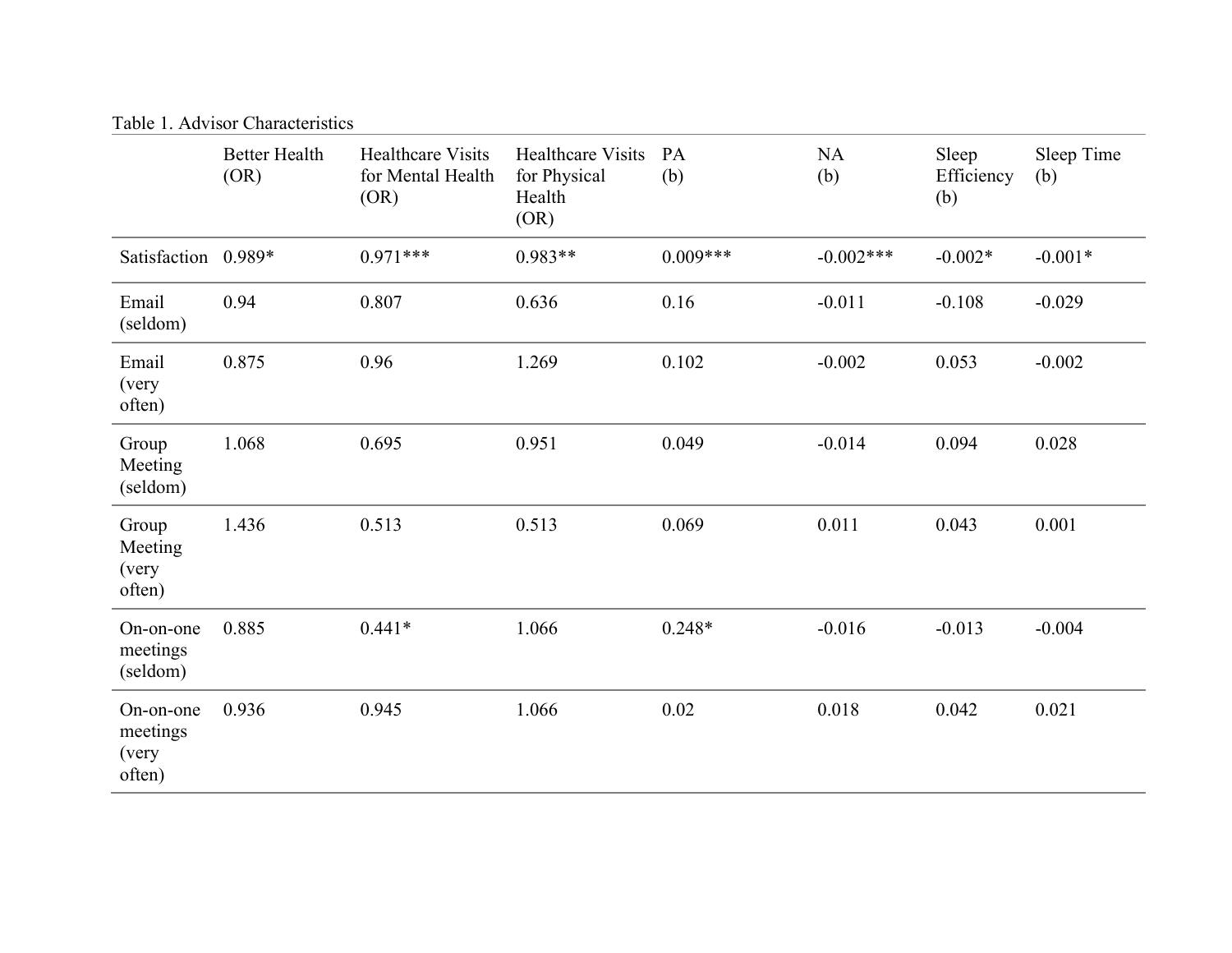| Sex $(1 =$<br>non-male)  | $1.742*$  | $2.056**$ | $2.382***$ | $-0.174$         | $0.034*$ | 0.046    | $-0.016$ |
|--------------------------|-----------|-----------|------------|------------------|----------|----------|----------|
| Year in<br>program       | $1.244**$ | 0.973     | 1.048      | $-0.045$         | $-0.002$ | $-0.014$ | $-0.008$ |
| Age                      | 1.021     | 0.965     | 1.005      | $\boldsymbol{0}$ | $-0.001$ | 0.006    | $0.003*$ |
| 1st Gen<br><b>Status</b> | 1.209     | 0.906     | 0.865      | 0.1              | 0.005    | 0.058    | 0.005    |
| <b>Black</b>             | 0.733     | 2.514     | 1.357      | 0.031            | 0.008    | 0.111    | $0.077*$ |
| Asian                    | 1.182     | $0.334**$ | 1.123      | $-0.008$         | 0.02     | $-0.073$ | $-0.004$ |
| Other                    | 1.011     | 0.94      | 1.629      | $-0.007$         | 0.023    | 0.099    | 0.022    |
| Multiracial              | 1.077     | 1.022     | 1.129      | $-0.036$         | 0.031    | 0.163    | 0.025    |

 $\frac{1}{2} p \leq 0.05, \frac{1}{2} p \leq 0.01, \frac{1}{2} p \leq 0.001$ 

*Note:* Columns with the dependent variables Health Gotten Worse, Health Gotten Better, Healthcare Visits for Mental Health, and Health Care Visits for Physical Health are logistic regressions. The columns with the dependent variables PA, NA, Sleep Efficiency, and Sleep Time are linear regressions. Due to the logarithmic transformation, larger values reflect less sleep efficiency. Lastly, the reference group for the factors email, group meeting and one-on-one meeting is "often" and the reference group for sex is  $0 =$  male.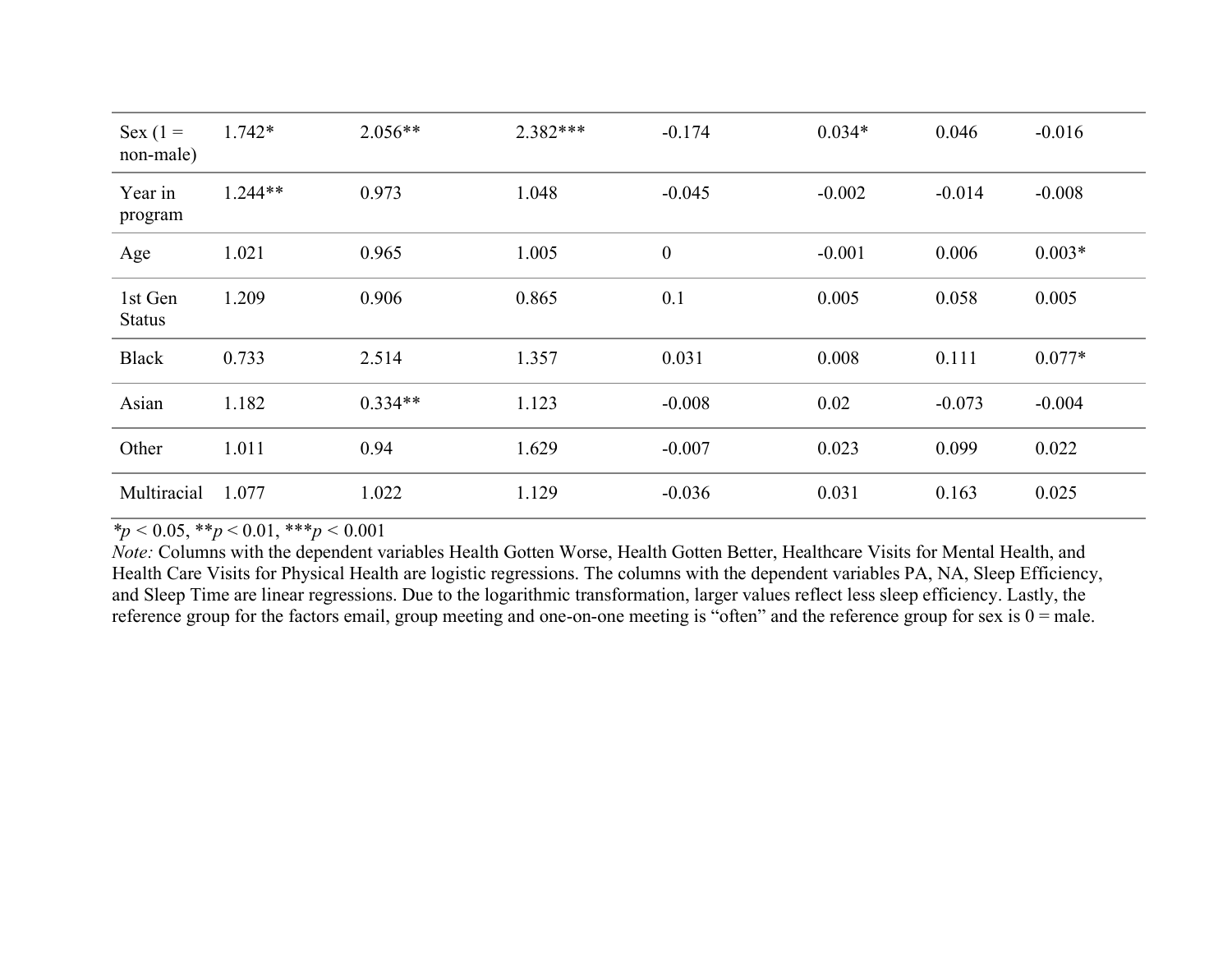|                                                                 | <b>Better Health</b><br><b>OR</b> | Healthcare<br>Visits for<br>mental health<br><b>OR</b> | <b>Healthcare Visits</b><br>for physical health<br><b>OR</b> | PA<br>$\mathbf b$ | <b>NA</b><br>$\mathbf b$ | Sleep<br>Efficiency<br>$\mathbf b$ | Sleep Time<br>b |
|-----------------------------------------------------------------|-----------------------------------|--------------------------------------------------------|--------------------------------------------------------------|-------------------|--------------------------|------------------------------------|-----------------|
| Control                                                         | $0.992*$                          | 1.002                                                  | 0.994                                                        | 0.002             | 0.000                    | 0.000                              | 0.000           |
| Advisor<br>Assigned<br>by program<br>(vs. chosen<br>by student) | $0.469*$                          | 0.557                                                  | 0.614                                                        | 0.001             | $-0.032$                 | 0.103                              | $-0.005$        |
| Matching<br>process (vs.<br>chosen by<br>student)               | 1.034                             | 0.687                                                  | 0.933                                                        | 0.144             | $-0.025$                 | $-0.002$                           | $-0.013$        |
| Advisor<br>picked me<br>(vs. chosen<br>by student)              | 0.909                             | 0.505                                                  | 0.56                                                         | 0.078             | $-0.027$                 | $-0.099$                           | $-0.025$        |
| Other (vs.<br>chosen by<br>student)                             | 1.996                             | 1.301                                                  | 1.8                                                          | $-0.01$           | 0.005                    | 0.023                              | 0.042           |
| Sex $(1 =$<br>non-male)                                         | $1.759**$                         | $1.921**$                                              | $2.445***$                                                   | $-0.167$          | $0.034*$                 | 0.037                              | $-0.012$        |
| Year in<br>program                                              | 1.267                             | 1.005                                                  | 1.065                                                        | $-0.063*$         | 0.001                    | $-0.002$                           | $-0.005$        |

Table 2. Advisor Assignment Characteristics Department